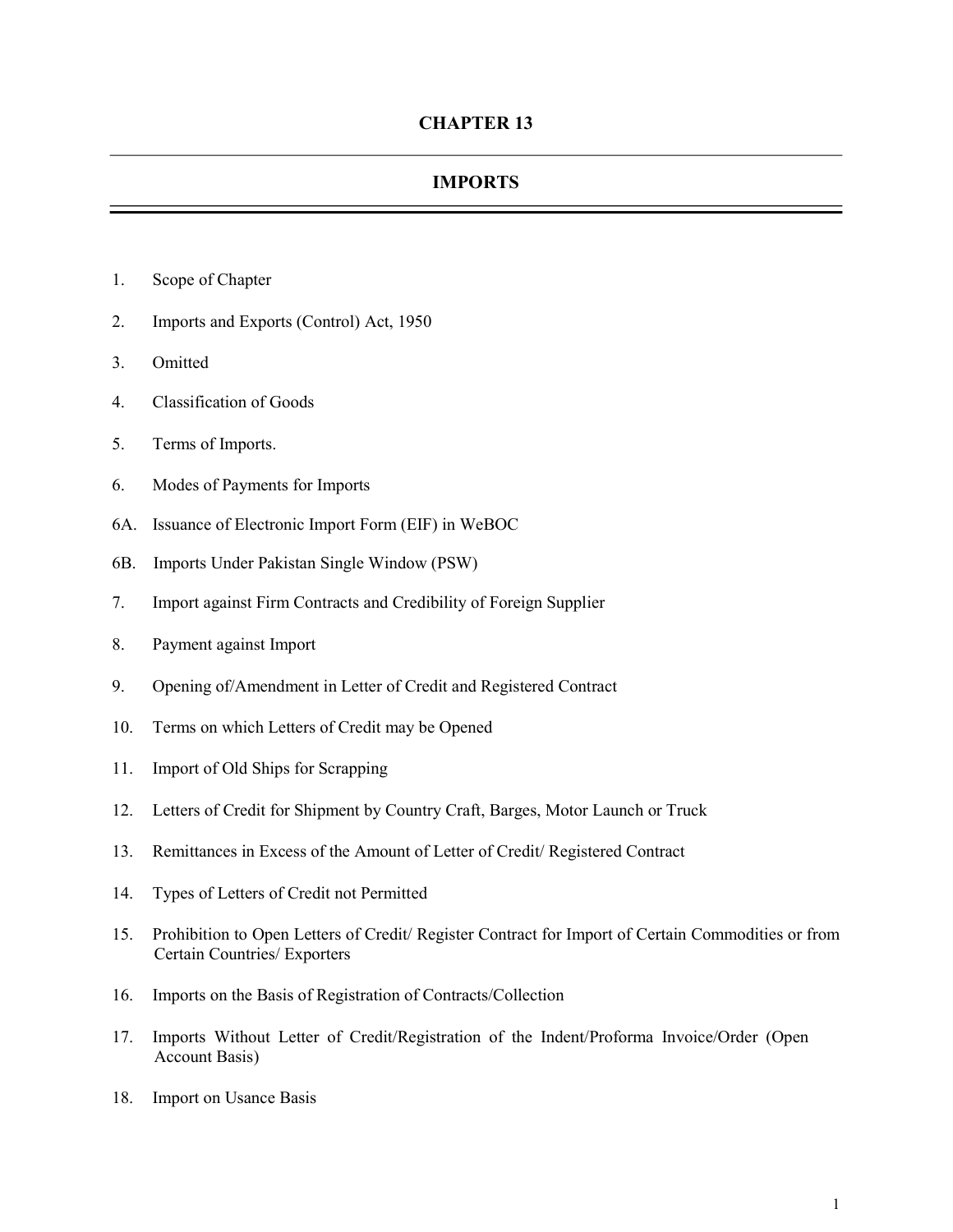- 19. Imports by Public Sector Enterprises and Government Institutions/ Departments to which Foreign Exchange Allocation is made by the Government
- 20. Remittance of Bank Charges in Respect of Imports
- 21. Remittance of Proceeds of Dishonored Bills
- 22. Remittance Involving Violation of Import Policy Order
- 23. Omitted
- 24. Collection of Freight on Imports by the Private Sector
- 25. Collection of Freight on Imports by the Public Sector
- 26. Shipment of Public Sector Cargo through National Flag Carriers e.g. PNSC Vessels/PIA
- 27. Omitted
- 28. Payments against Import Exempted from Import Policy Order
- 29. Omitted
- 30. Advance Remittances.
- 31. Use of Foreign Exchange Acquired for Imports
- 32. Omitted
- 33. Omitted
- 34. Omitted
- 35. Loss of Goods
- 36. Omitted
- 37. Rates of Commission to be Charged by Banks
- 38. Special Features of Various Aid, Loans and Credits
- 38A. Asian Clearing Union (ACU)
- 39. Foreign Currency Loans and Credits negotiated by the Government of Pakistan.
- 40. Omitted
- 41. Reimbursable Loans and Credits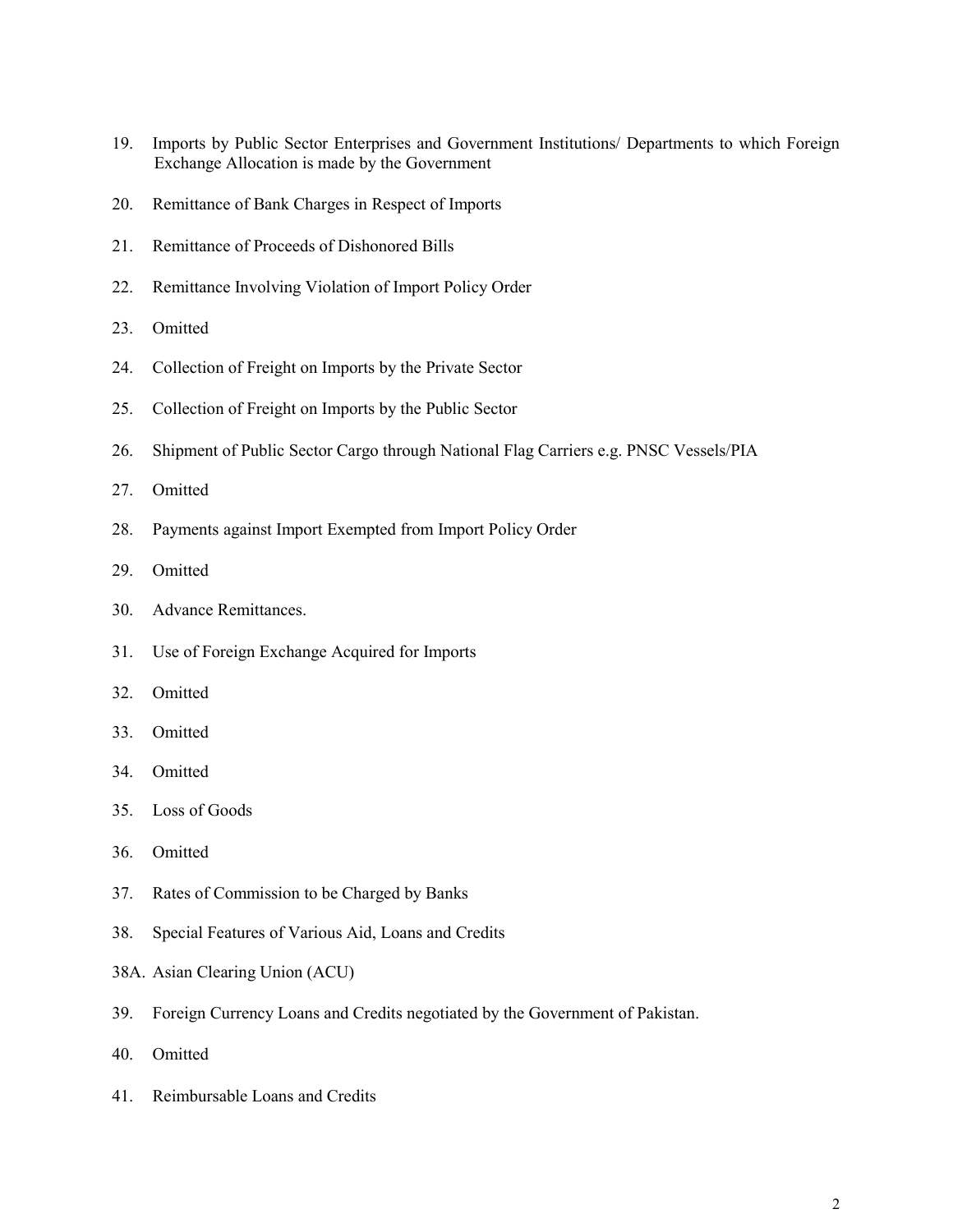- 42. Deposit of Counter-Part Rupee Funds with the State Bank in Respect of Foreign Non-Project Commodity Loans
- 43. Fine on Delay in Deposit of Counterpart Rupee Funds with the State Bank in Respect of Foreign Non-Project Commodity Loans
- 44. Documents Received on Collection Basis due to Discrepancy/Documents Drawn on Usance basis in Respect of Foreign Non-Project Commodity Loans
- 45. Deposit of Funds Received under Reimbursable Loans/Credits
- 46. Exchange Facilities for Merchanting Business by Pakistan Intermediaries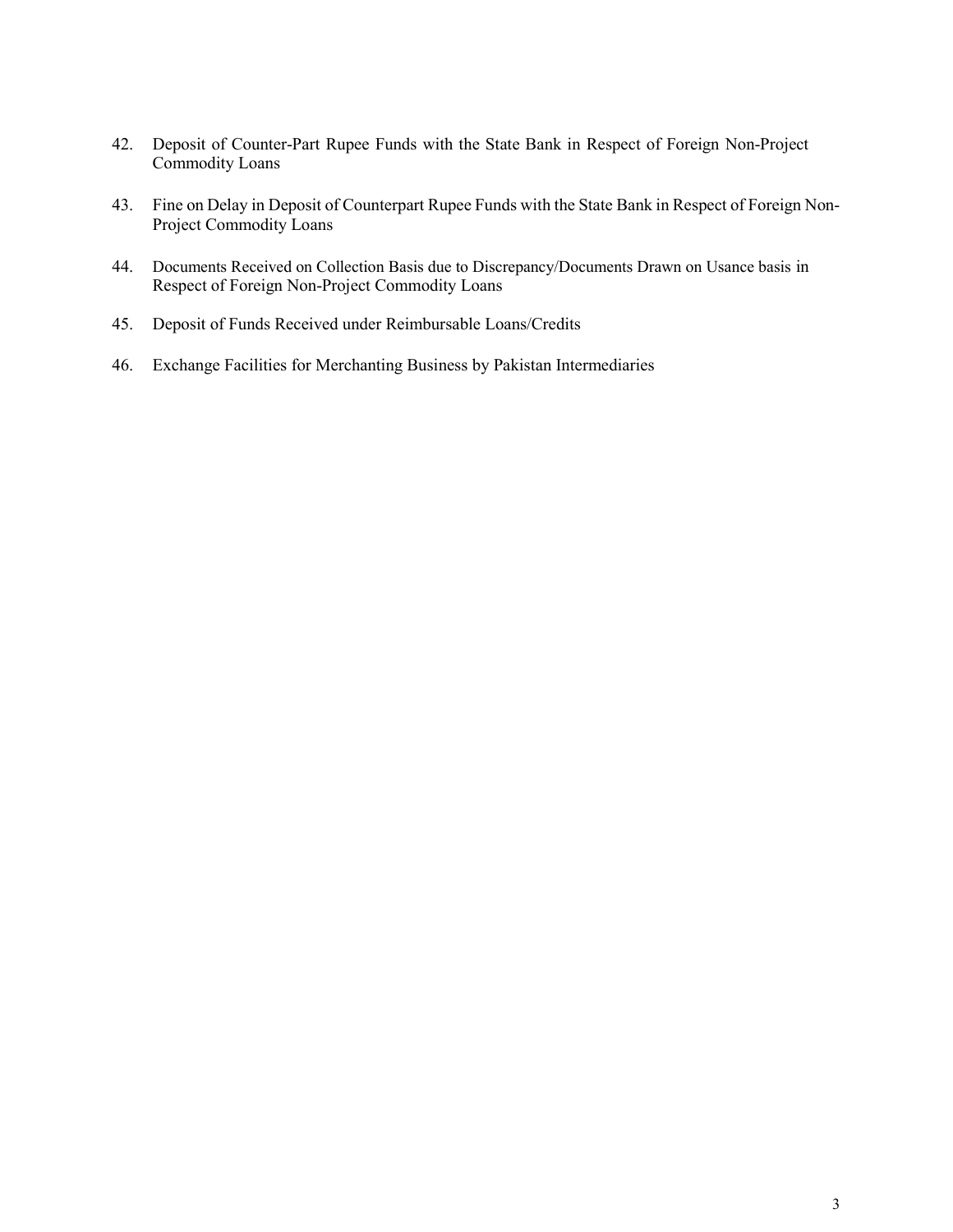# CHAPTER 13

#### IMPORTS

#### 1. Scope of Chapter.

 This chapter sets out the regulations relating to sale of foreign exchange by the Authorized Dealers for import of goods into Pakistan.

#### 2. Imports and Exports (Control) Act, 1950.

Import of goods into Pakistan is regulated by the Ministry of Commerce, Government of Pakistan through Import Policy Order, issued under the Imports and Exports (Control) Act, 1950, as amended from time to time, through notifications / Statuary Regulatory Order. No import is permissible from Israel or from any other country, which may be notified by the Ministry of Commerce. Import of goods originating from any of these countries/sources is also prohibited. Imports from India are regulated as notified by the Ministry of Commerce, Government of Pakistan.

#### 3. Omitted<sup>1</sup>

#### 4. Classification of Goods.

Before entering into any import related transaction, Authorized Dealers should take all precautions to ensure that the goods to be imported are clearly classifiable under the applicable Import Policy Order (IPO). In case of doubt, reference should be made either by the Authorized Dealer or the importer directly to the Ministry of Commerce. Failure to do so may result in confiscation of goods or imposition of penalty for violating the provisions of the IPO under Imports and Exports (Control) Act, 1950. In any such instance, establishment of letter of credit/registration of contract and/or making of remittance shall also constitute infringement of the Foreign Exchange Regulations.

## 5. Terms of Imports.<sup>2</sup>

Subject to the provisions of this chapter, imports can be made on FOB, FCA, FAS, CFR and CPT basis. Ex-works (EXW) may be allowed subject to the condition that remittance against import shall be made against presentation of shipping documents at the applicant's bank counter and insurance from the supplier's warehouse is arranged by the applicant. For import of goods on incoterms other than those mentioned in this paragraph, prior permission of the Foreign Exchange Operations Department, SBP (BSC) Bank shall be required.

#### 6. Modes of Payments for Imports.

Imports into Pakistan can be made using any of the following modes:

- i Letter of credit
- ii Registered Contract
- iii Documentary Collection
- iv Open account

l

v Advance payment

<sup>&</sup>lt;sup>1</sup> Omitted pursuant to FE Circular No. 05 dated August 9, 2016.

 $2$ Terms of Imports as per Incoterms 2020 issued by International Chamber of Commerce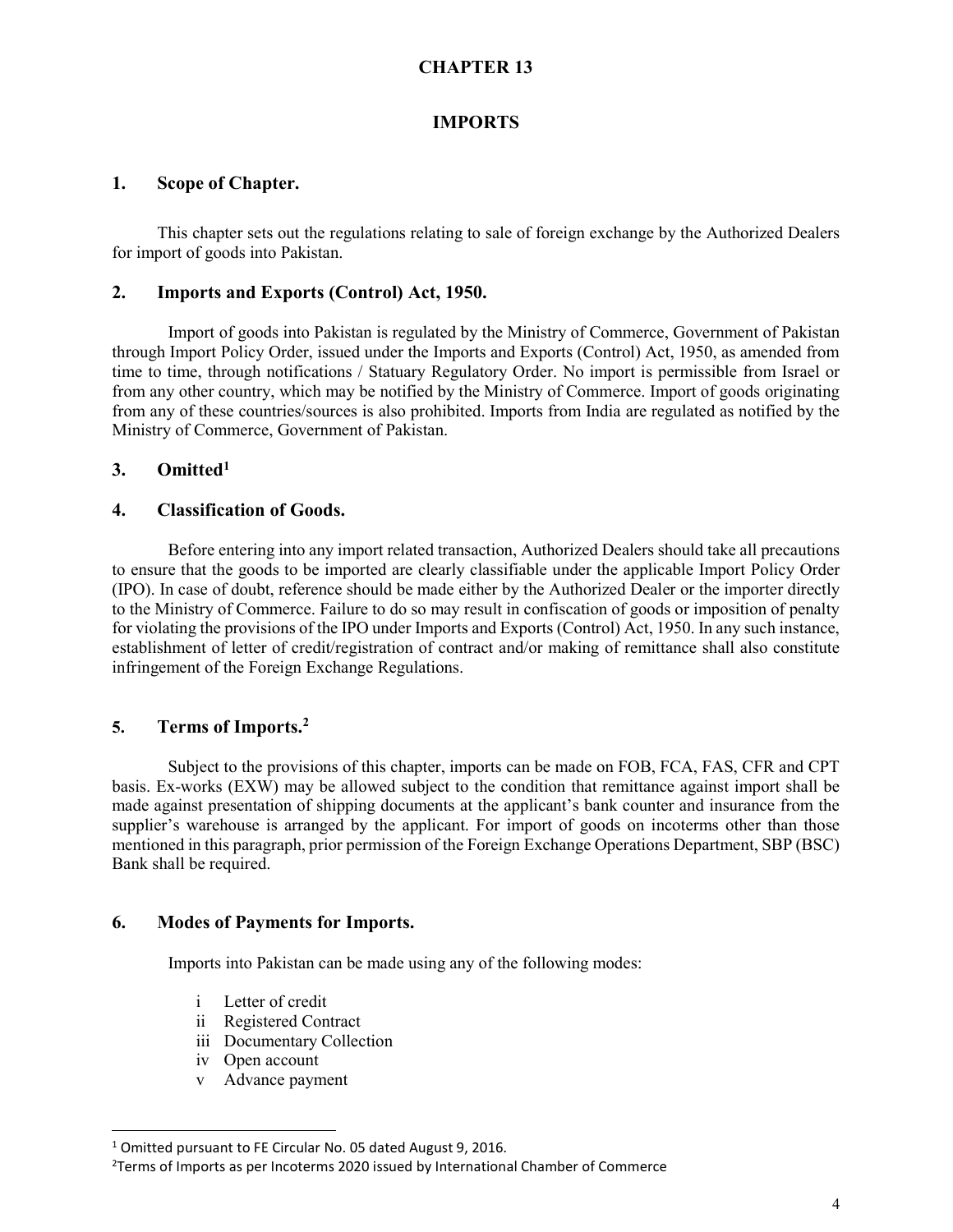Detail of each mode has been given in the subsequent paragraphs. However, import under any mode shall be subject to the applicable regulatory instructions, inter alia, issued by the State Bank from time to time.

# 6A. Issuance of Electronic Import Form (EIF) in WeBOC

## (i) Form Prescribed for Imports

In pursuance of SBP Notification No. F.E.1/2021-SB dated July 19, 2021<sup>1</sup>, all importers of goods in Pakistan shall submit a declaration, while undertaking an import transaction, in the prescribed manner and to the prescribed authority, stating that the payment against the goods imported/to be imported has been or will be made through an Authorized Dealer in Pakistan, where required, as per the instructions issued by the State Bank of Pakistan from time to time. Accordingly, for imports through WeBOC, all importers of goods are required to make a declaration to the Customs Authorities in WeBOC on Electronic Import Form before filing of Goods Declaration through an Authorized Dealer. Authorized Dealers shall approve EIF request submitted by the importers upon i) making advance payment; ii) establishment of letter of credit or iii) receipt of shipping documents under registered contract/on collection basis from the corresponding bank abroad.

For imports made on Open Account basis, an importer shall get the EIF approved from an Authorized Dealer before clearance of goods by Pakistan Customs (Open account shall include import transactions in which documents have been received by importer/Authorized Dealer directly from the foreign supplier). The Authorized Dealers may approve the EIF request upon submission of photocopies of shipping documents. However, payment shall be made by the Authorized Dealer as per instructions contained in Para 17 of this chapter.

## (ii) Registration of the Importers in WeBOC

Registration and deletion of the importers in WeBOC shall be carried out by Pakistan Customs as per their prescribed procedure.

# (iii) Know Your Customer (KYC)/ Customer Due Diligence (CDD) of Importers by Authorized **Dealers**

- a) Authorized Dealers shall continue to perform KYC/CDD of the importers, being their account holders/customers, as per applicable laws/regulations. The Managers/Proprietor/ Partners/Directors etc. of the concerned company/firm etc. (importer) submitting EIF request, will be held responsible jointly and severally for the import of goods into Pakistan in line with applicable rules and regulations/procedure.
- b) Authorized Dealers shall formulate a procedure whereby each of their client is assigned a risk rating/category with respect to trade related activities, performance history and historic reporting of STRs to FMU (if any), in terms of the instructions issued separately by SBP under the Framework for Managing Risks of Trade Based Money Laundering and Terrorist Financing, as amended from time to time.

l <sup>1</sup> SBP Notification No. F.E.1/2021-SB dated July 19, 2021 has been issued in supersession of SBP's Notification No.F.E.1/2016-SB dated the July 26, 2016.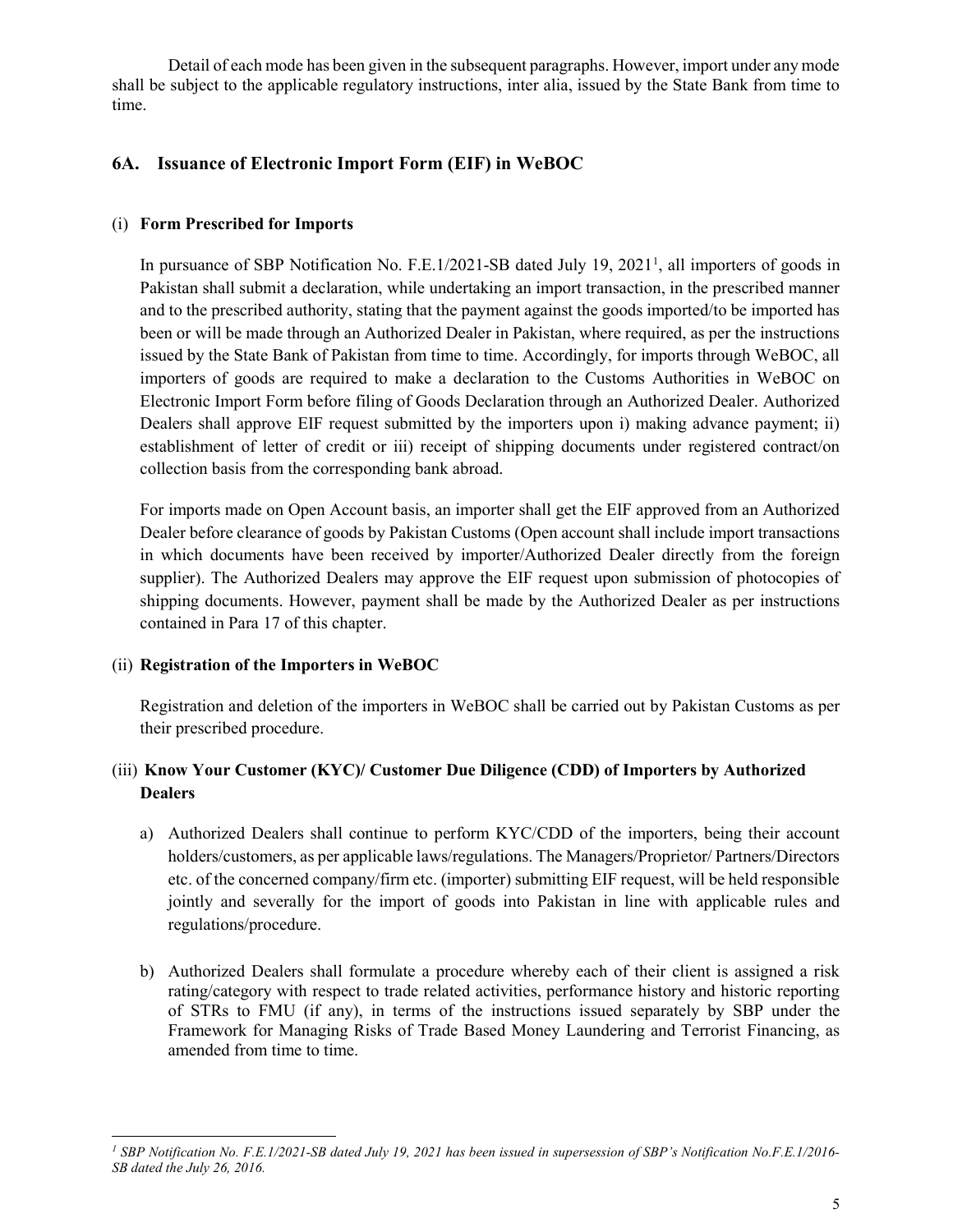#### (iv) Addition and Deletion of Authorized Dealers and their Branches in WeBOC

- a) Authorized Dealers shall request for addition or deletion of their authorized branches in WeBOC through their respective Group/Business Heads to the Director, Foreign Exchange Operations Department (FEOD), SBP, Banking Services Corporation (SBP-BSC), Head Office, Karachi.
- b) If a new bank is issued license of Authorized Dealer by Exchange Policy Department, SBP, it may also request for its addition in WeBOC and its authorized branches by submitting request through bank's Group/Business Head to the Director, FEOD, SBP-BSC, Head Office, Karachi.

## (v) User IDs and Passwords for Authorized Dealers in WeBOC

- a) The user IDs and passwords already issued to Authorized Dealers by Pakistan Customs for Electronic Form 'E' (EFE) module can also be used for EIF module.
- b) For new users, Authorized Dealers shall submit request for issuance of User IDs and passwords by providing required information as per Annexure (placed at the end of this chapter) to the Director, FEOD, SBP-BSC, Head Office, Karachi, who will forward the same to Pakistan Customs. User IDs and Passwords will be issued and provided to Authorized Dealers directly by Pakistan Customs. For cancellation of User ID and Password, Authorized Dealers shall submit cancellation request signed by their respective Group/Business Heads to the Director, FEOD, SBP-BSC, Head Office, Karachi, who will forward the same to Pakistan Customs for necessary action.
- c) All concerned employees and Authorized Dealers shall maintain confidentiality of WeBOC User IDs and passwords. They shall be responsible for any un-authorized use of their User IDs as per provisions of Chapter XVI-A of the Customs Act, 1969 and rules made thereunder. Further, for all foreign exchange related purposes, all functions performed in WeBOC through User ID of an Authorized Dealer will be construed to have been performed by the Authorized Dealer itself.

## (vi)Issuance of Electronic Import Form

a) The importer will submit EIF request electronically through WeBOC to a branch of an Authorized Dealer of its choice. The respective branch will electronically approve or reject EIF request after fulfillment of requirements against particular mode of payment as contained in this chapter. After electronic approval of EIF by the Authorized Dealer, the importer will attach GD in WeBOC with EIF for clearance of goods. The detailed procedure to be followed for issuance of EIF and its attachment with GD is explained in User Manuals for Importers (Annexure-I) and Authorized Dealers *(Annexure-II)*, which are available at the following links respectively:

## http://www.sbp.org.pk/epd/2016/FEC5\_Annex1.pdfhttp://www.sbp.org.pk/epd/2016/FE C5\_Annex2.pdf

b) The serial number of EIF for each Authorized Dealer will be generated automatically through WeBOC. The format of EIF number will comprise of four components i.e. alpha acronym of Authorized Dealer, the text 'EIF', system generated 6 digits serial number and date of issuance of EIF. For example, first EIF number for XYZ bank issued in year 2016 will be XYZ-EIF-000001- DDMMYYYY. At the beginning of each calendar year, serial number for each bank will reset to 000001.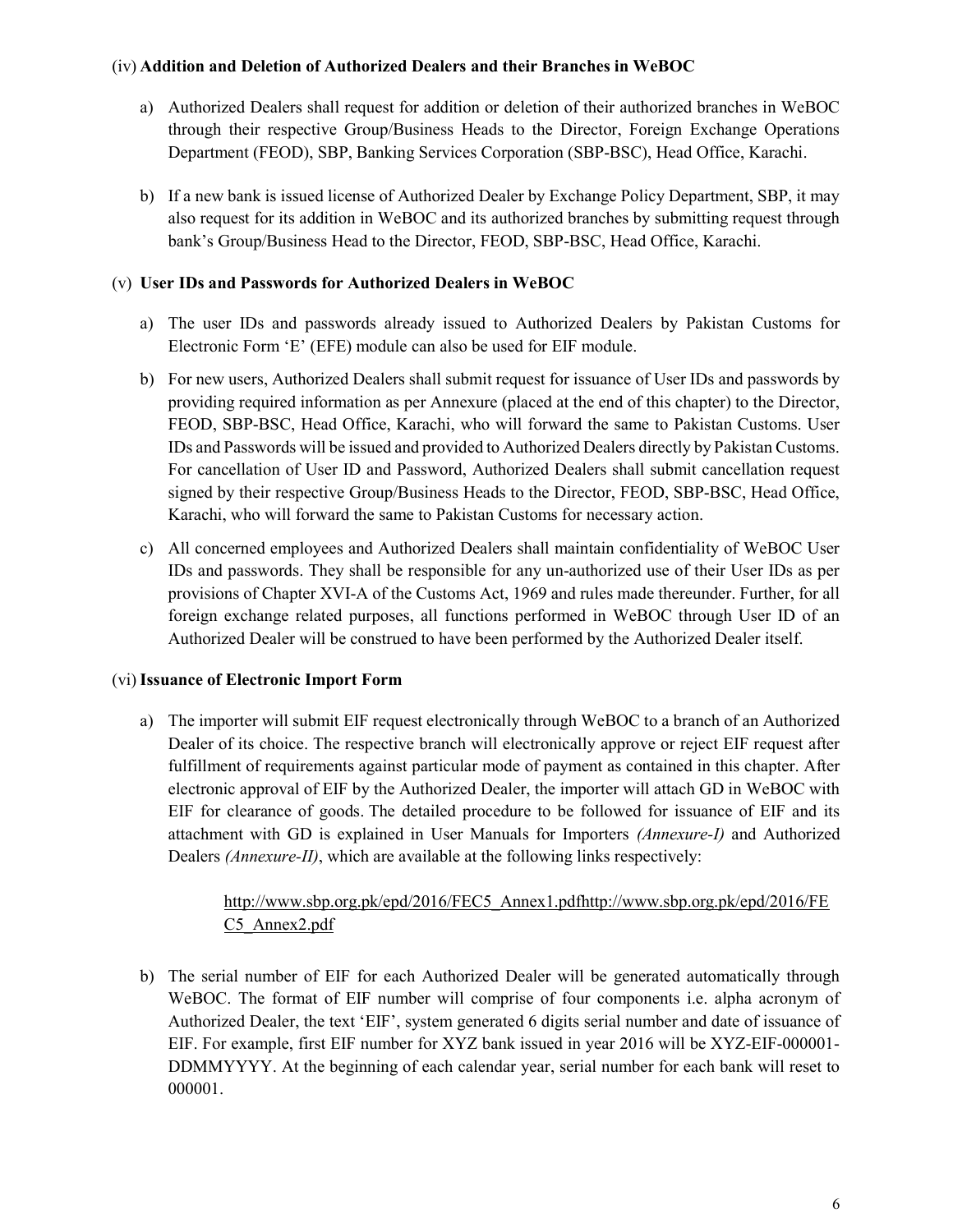#### (vii) Amendment in Electronic Import Form

- a) The importer can amend EIF request before it is approved or rejected by the Authorized Dealer. Once Authorized Dealer has approved or rejected EIF, it cannot be amended by the importer.
- b) Authorized Dealer can amend value, quantity, price, validity etc. of the approved EIF upon request by the importer with appropriate documentary evidence/details to the satisfaction of the Authorized Dealer.

#### (viii) Cancellation of Electronic Import Form

- a) Importer can cancel EIF request before it is approved by the Authorized Dealer.
- b) Authorized Dealers can cancel approved EIF before submission of Bank Debit Advice (BDA) or attachment with GD.

#### (ix) Expiry of Electronic Import Form

- a) If no action is taken by Authorized Dealer on EIF request submitted by the importer within 15 days, it will automatically expire in WeBOC.
- b) Expiry date of the EIF should commensurate with the related documents i.e. registered contract/LC.
- c) In case of advance payments, the expiry date of the EIF must commensurate with the prescribed time for import of goods against advance payment except for cases where approval from SBP has been obtained for extension in period for import of goods into Pakistan. In such cases, SBP approval number and date must be mentioned in 'Remarks' column.
- d) If EIF is not used before the expiry date, it will automatically expire in the system. The expiry date of the EIF may be enhanced by Authorized Dealer upon request by the importer after getting appropriate documentary evidence for the same.

#### (x) Maintenance of Record of Approved Electronic Import Form

Complete record of EIF approved by Authorized Dealers through WeBOC shall be kept by respective branches and Head/Principal Office of Authorized Dealers in electronic form. This should be done preferably on weekly basis through acquisition and updation of data from WeBOC. However, Authorized Dealer can also take print-out of EIF from WeBOC.

#### (xi) Filing of Bank Debit Advice (BDA) in WeBOC

Authorized Dealer shall fill in BDA for each EIF in WeBOC at the time of import payments as provided in EIF module. In case of payment on Open Account basis, payment shall only be made after clearance of goods by the Customs.

#### (xii) Payment for Goods Imported on Open Account

Authorized Dealers shall allow payments against goods imported on Open Account basis within one year from the date of filing of GD Form. In case the importer is unable to make payment of goods imported on Open Account basis within the above stipulated time, the importer shall approach Foreign Exchange Operations Department, SBP (BSC) Bank, Karachi for extension in time for making the payment.

#### (xiii) Omitted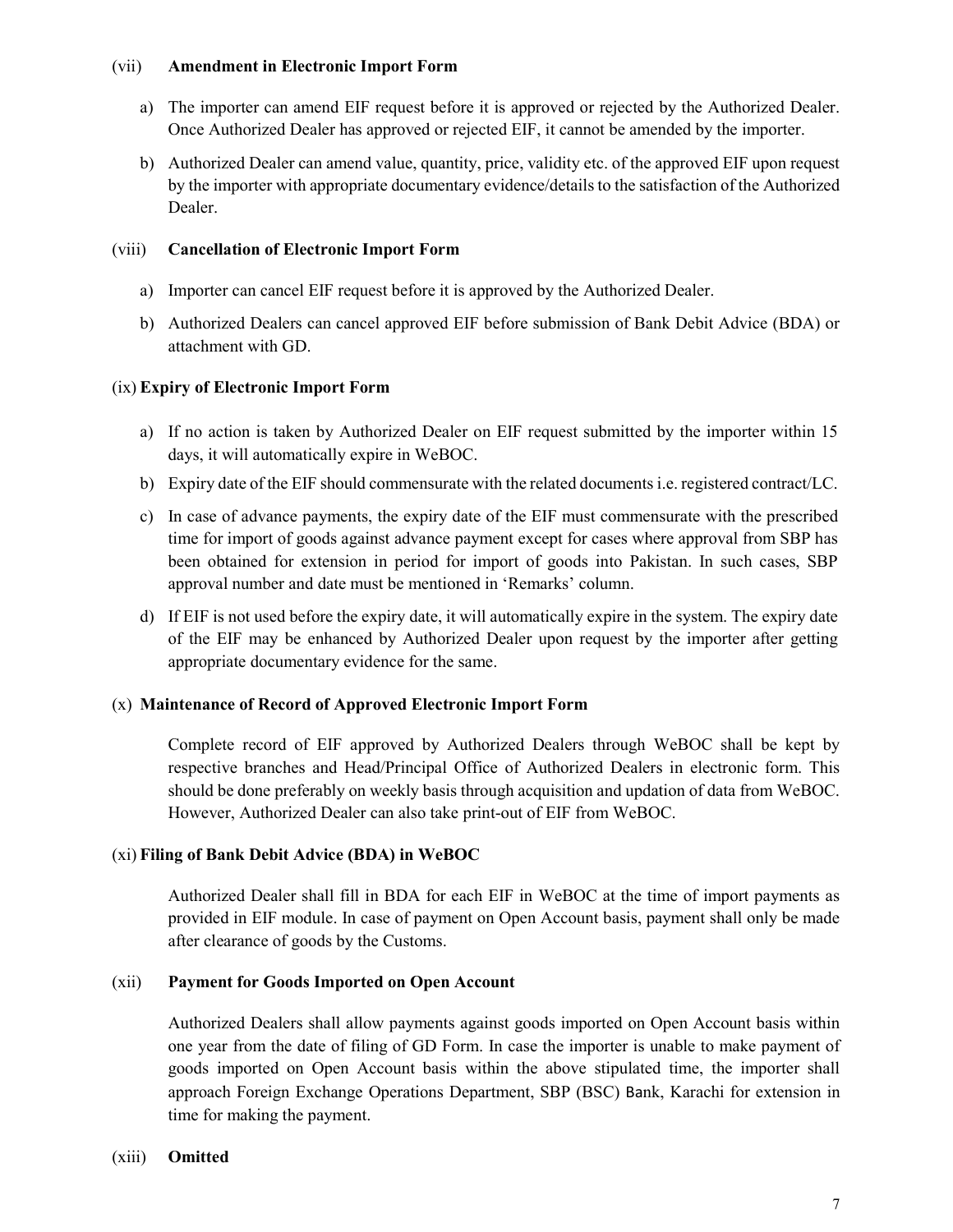#### (xiv) Bank to Bank EIF Transfer

- a) If the payment is to be made by an Authorized Dealer other than the one which has approved EIF, the approved EIF can be transferred by the approving Authorized Dealer to the Authorized Dealer making the payment using "Bank to Bank Transfer" utility in WeBOC. The subsequent EIF/BDA settlement/filing/reporting will be the responsibility of the Authorized Dealer making the payment against EIF. It may be noted that upon Bank to Bank Transfer, EIF number including the bank prefix will not change.
- b) Proper record of EIFs which are transferred as per (a) above shall be maintained by both the Authorized Dealers.

## (xv) Settlement of Electronic Import Form

- a) Once BDA has been filed, shipping documents have been received by the bank and goods have been cleared by Customs, Authorized Dealers are required to settle EIF in WeBOC. Authorized Dealer must ensure, by verification through GD Form that the payment made against imported goods is not more than declared value of goods imported into Pakistan. In case the EIF has been transferred from one bank to another, the bank to which EIF has been transferred will settle it.
- b) In case the Authorized Dealer is unable to settle EIF for any reason, the matter shall be forwarded to FEOD, SBP-BSC, Head Office, Karachi for settlement, along with rationale.

## (xvi) Short Shipment/Non Shipment against Advance Payment

In cases where advance payment has been effected from Pakistan by an Authorized Dealer on behalf of importer and the value of goods received in Pakistan is less than the advance payment made thereagainst or where no goods have been imported for any reason, Authorized Dealer will settle the EIF with appropriate remarks after repatriation of the advance payment or balance thereof, respectively, to Pakistan. Any deviation shall be reported to the Foreign Exchange Operations Department, SBP (BSC) Bank, Karachi. Instructions in respect of import against advance payments shall be followed meticulously.

## (xvii) Omitted

## (xviii) Handling of EIF where Import Payment is not involved from Pakistan

Authorized Dealers are allowed to approve EIFs where no payment for import of goods is required from Pakistan including but not limited to:

- a) Under loans and equity, where payment against goods is to be/has been made outside Pakistan either directly by the foreign lender/investor to the supplier or through the off-shore account of the importer credited by the amount of such foreign loan(s)/equity.
- b) Office supplies/ materials/ goods/ machinery from the principal/ Head office to its subsidiary/ agents/ branch office in Pakistan for their own use or to fulfil a contractual obligation locally;
- c) Goods supplied by foreign lender/investor as loan/equity contribution in a company/legal arrangement operating/ resident in Pakistan, subject to compliance with relevant laws/regulations including the foreign exchange regulations on foreign loans/equity.
- d) Goods supplied by the foreign contractors under Operation & Maintenance Contract with the company/legal arrangement operating/ resident in Pakistan to fulfill its contractual obligation.
- e) Good imported into Pakistan which were earlier exported temporarily for repair/maintenance;
- f) Goods imported temporarily into Pakistan with a view to subsequent re-export subject to terms and conditions determined by Pakistan Customs.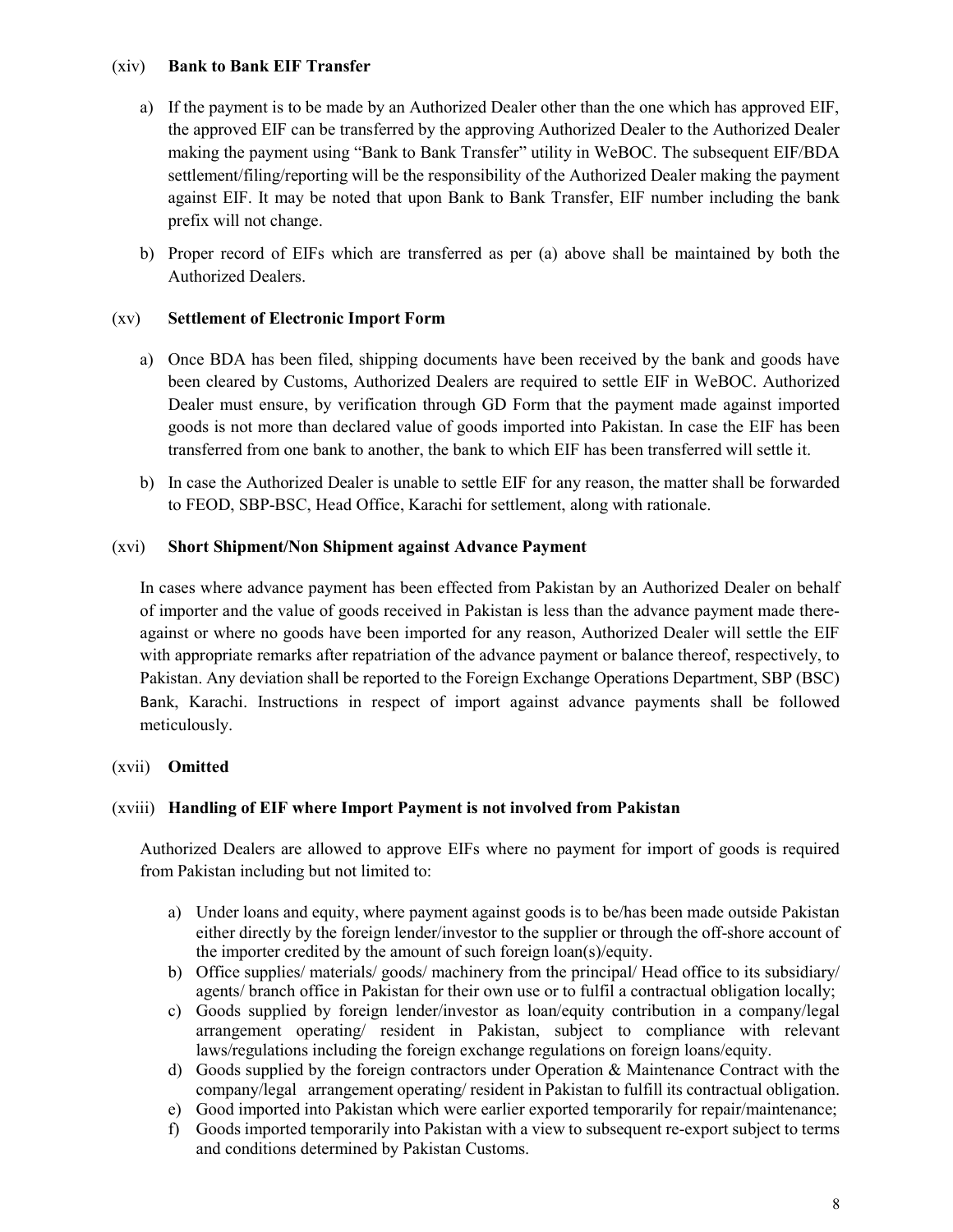Authorized Dealers, while approving such EIFs, must exercise enhanced due diligence to address any possible risk of money laundering/terrorist financing. Authorized Dealers must ensure that necessary documentation (contract, commercial invoice mentioning payment not required, transport documents, undertaking from the buyer that no payment is required to be made for the imports, customs documents)/ approvals are in place and check veracity of the documents submitted and statements made through all possible means. Authorized Dealers should not approve such transactions where these are being used as a tool for netting off other transactions against which payments are required to be repatriated into Pakistan. Authorized Dealers shall ensure that proper reference of the reasons must be mentioned in 'Remarks' column in EIF module.

#### (xix) Exclusions (Where EIF is not required)

EIF shall not be required for certain GD types as stipulated by Pakistan Customs through its Public Notice No. SI/MISC/07/2012-ESTT(AW) dated August 18, 2016 and any subsequent Circulars/ Notices issued related thereto.

#### (xx) Powers of State Bank of Pakistan and Pakistan Customs

- a) In exceptional circumstances, the relevant officer of Pakistan Customs not below the rank of Additional Collector, if satisfied with the transaction, may permit clearance of goods without the requirement of EIF. However, payment against such consignments shall be made upon filing of EIF and subsequent BDA in WeBOC. Authorized Dealers shall refer all such cases to FEOD, SBP-BSC, Head Office, Karachi for settlement.
- b) If found necessary, the Director, FEOD, SBP-BSC, Karachi may allow cancellation, settlement or transfer of EIF approved by an Authorized Dealer to another Authorized Dealer through EIF module in WeBOC.

#### 6B. Imports Under Pakistan Single Window (PSW)

#### (i) Introduction

In terms of Pakistan Single Window Act, 2021, an Operating Entity has been setup to manage the PSW as part of compliance with the Trade Facilitation Agreement of the World Trade Organization. PSW is an automated platform that provides a facility to all importers to electronically submit an integrated declaration at the time of imports of goods. Authorized Dealers shall be integrated with PSW to provide required details of customer's profile, financial instruments, foreign exchange remittance and settlement against imported goods pertaining to their customers.

Importers will have to get themselves registered with the PSW system to obtain customs and other regulatory clearances including licenses, permits, certificates and other documents electronically. In the PSW system all financial information related to imports shall be communicated by the Authorized Dealer to the PSW system through Electronic Data Interchange. However, the declaration for import of goods will be filed with PSW after declaring the relevant bank account through which the remittances for such transaction will be settled; attachment of financial instrument (L/C, contract, collection, advance payment, imports on the basis of 'payment not involved from Pakistan'); and providing cash margin information while importing specified items under Open Account. No financial instrument shall be required for import of items under Open Account which are not specified under cash margin instructions. The import payments shall be shared electronically by the concerned AD to PSW through Bank Debit Advice (BDA).

For imports taking place through One Customs financial instrument shall be issued by Authorized Dealers upon request of importers for all modes of imports.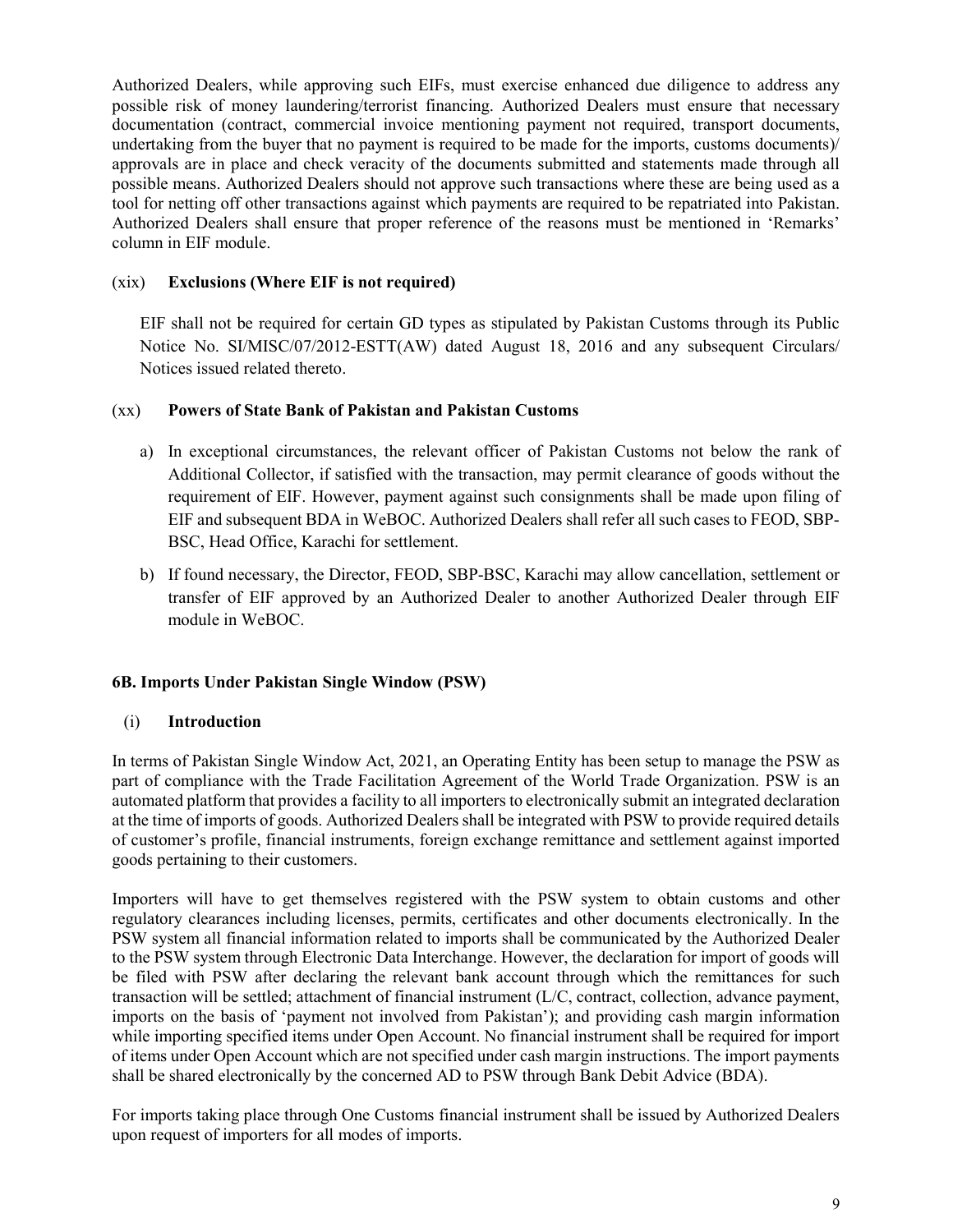#### (ii) Declaration for Imports

In pursuance of SBP Notification No. F.E.1/2021-SB dated July 19, 2021, all importers of goods shall file a declaration, as a part of Declaration required to be filed in PSW system, stating, inter alia, that the payment against imported goods has been or will be made through an Authorized Dealer, as prescribed by State Bank. However, in case of banks which are not integrated with PSW system the Electronic Import Form (EIF) shall continue to be issued by Authorized Dealers at the request of the importers as per the prescribed instructions.

#### (iii) Registration of the Importers in PSW

The importers shall obtain on-line subscription of PSW to undertake cross border trade related activities on the PSW platform. A valid trader profile maintained with an Authorized Dealer is mandatory for filing of the declaration in the PSW system.

#### (iv) Know Your Customer (KYC)/ Customer Due Diligence (CDD) of Importers by Authorized **Dealers**

Authorized Dealers shall continue to perform KYC/CDD of the importers, being their account holders/customers, as per applicable instructions and the instructions issued through the 'Framework for Managing Risks of Trade Based Money Laundering and Terrorist Financing'. The Managers/Proprietor/ Partners/Directors etc. of the concerned company/firm etc. (importer) filing the Declaration under PSW system will be held responsible severally and jointly for the import of goods into Pakistan in line with applicable laws and regulations.

Authorized Dealers shall formulate a procedure whereby each of their client is assigned a risk rating/category with respect to cross border trade related activities, performance history and historic reporting of STRs to FMU (if any), in terms of the instructions issued separately by State Bank under the Framework for Managing Risks of Trade Based Money Laundering and Terrorist Financing, as amended from time to time.

#### (v) Establishment of Electronic Data Interchange (EDI) by Authorized Dealers with PSW

Authorized Dealers shall be required to establish EDI with PSW system as per the guidelines/ instructions for sharing of customer's bank profile, financial instrument details, BDAs etc., prescribed by State Bank. This EDI mechanism shall be established by the Authorized Dealers as per required technical details/specifications and related documents provided by the PSW through State Bank.

Authorized Dealers shall be responsible for management, data security, confidentiality and business continuity planning of their systems and information as per applicable standards/ regulations. Further, for all foreign exchange related purposes, all functions performed/ information shared through EDI with PSW system will be construed to have been performed by the AD itself.

## (vi) Importer's Bank Profile

Authorized Dealers shall maintain a risk profile of their customers as per applicable regulations. At the time of registration of importer in PSW system, the system shall send an electronic request for validation of importer's bank profile to Authorized Dealers, through EDI. Authorized Dealer shall validate the information provided by the importer including International Bank Account Number (IBAN), contact details (mobile number, email), NTN, modes of payment allowed and other agreed information. All amendments, updates or changes in the importer's status (deactivation, additional restrictions etc.) shall be communicated to the PSW system by Authorized Dealer in real time through the EDI mechanism.

## (vii) High risk/negative list of countries/ commodities/ supplier

Authorized Dealers shall share the list of countries/commodities/suppliers which are on their negative list, as per their risk management policies, with PSW system. In case of any matching with any list of negative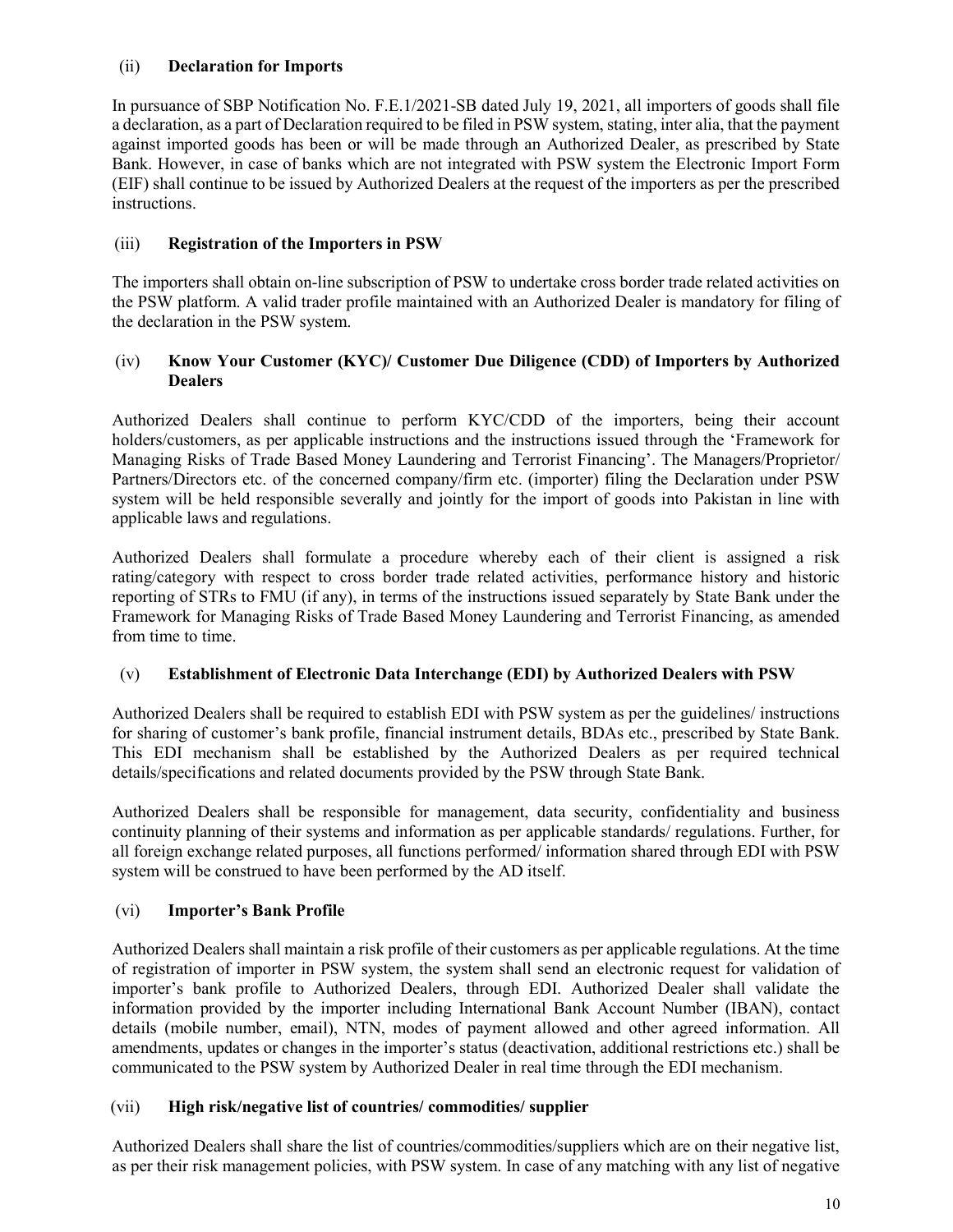persons/entities/countries/commodities maintained by PSW at the time of filing of declaration, an exception request will be communicated from PSW to the concerned AD through EDI for the clearance of transaction or otherwise. Meanwhile, the importer will be able to file the declaration through PSW system which shall be processed as per prescribed procedure. However, goods shall be cleared only after approval of the transaction by the Authorized Dealer. Authorized Dealer shall be required to respond to the PSW within one working day of receipt of information from PSW to ensure smooth completion of the clearance of goods. However, the response shall be subject to receipt of required information from the customer, if any.

## (viii) Financial Instrument Details

Authorized Dealer shall communicate the details of import transaction in the form of financial instruments through EDI with PSW. The financial instrument shall be issued in the prescribed format on behalf of importers upon i) making advance payment; ii) establishment of letter of credit or iii) receipt of shipping documents directly from the bank abroad or issuance of shipping guarantee under registered contract/ collection in accordance with the applicable regulations. For imports to be made on Open Account basis, where cash margin is not required, financial instrument shall be issued by the Authorized Dealer upon receipt of declaration from PSW. However, in Open Account cases where cash margin is required, importer will be responsible to provide prior information to the AD regarding the cash margin requirement. AD shall recover required amount of margin and communicate the financial instrument to PSW. Expiry date of the financial instrument must commensurate with the related underlying transaction (i.e. contract/LC/ advance payment) as per applicable regulations. Subsequently, the importers shall attach their declarations in PSW with the respective financial instrument for clearance of goods from Pakistan Customs. The detailed procedure to be followed by importers for filing declaration in PSW is explained in the PSW user manual.

Furthermore, Authorized Dealers can amend financial instruments such as value, quantity, price, validity etc. upon request by the importer with appropriate documentary evidence/details to the satisfaction of the Authorized Dealers. Authorized Dealers can cancel financial instruments before submission of BDA (in case of advance payment) or its attachment with the declaration in the PSW system.

The serial number of financial instruments for each AD will be generated automatically through its system. The format of financial instrument number shall comprise of four components i.e. alpha acronym of AD, the three letters - IMP - depicting transaction to be of import, system generated 6-digit serial number and date of issuance (DDMMYYYY) of financial information e.g. for ABC Bank, the serial number of an instrument shall be ABC-IMP-000001-15032021. However, the Authorized Dealers may add up to three characters, if required, at the end of above number to identify the type of transaction e.g. LC, contract, advance payment etc. At the beginning of each calendar year, serial number for each bank will reset to 000001. Complete record of importer's financial transactions through PSW shall be maintained by respective Authorized Dealers in electronic form as per applicable regulations.

# (ix) Filing of Bank Debit Advice (BDA) in PSW

Authorized Dealer shall share Bank Debit Advice (BDA) for financial instrument through EDI with PSW at the time of import payments as per applicable format. In case of payment on Open Account basis, such payment must be made after clearance of goods by the Customs and within one year from the date of filing declaration on PSW system. In case the importer is unable to make payment of goods imported on Open Account basis within the said stipulated time period, the importer through its Authorized Dealer shall approach Foreign Exchange Operations Department, SBP (BSC) Bank, Karachi for extension in time for making the payment. In case of non-payment within the stipulated time, Authorized shall follow up with the importer for making the payment. In case of unsatisfactory response, Authorized Dealer shall refer the case to FEOD, SBP-BSC, Head Office, Karachi for initiating regulatory action per applicable law and regulations.

## (x) Shipment and Payment against transition consignments

After switching of Authorized Dealer to PSW system, all import consignments shall only be cleared as per afore mentioned mechanism in PSW with following exceptions: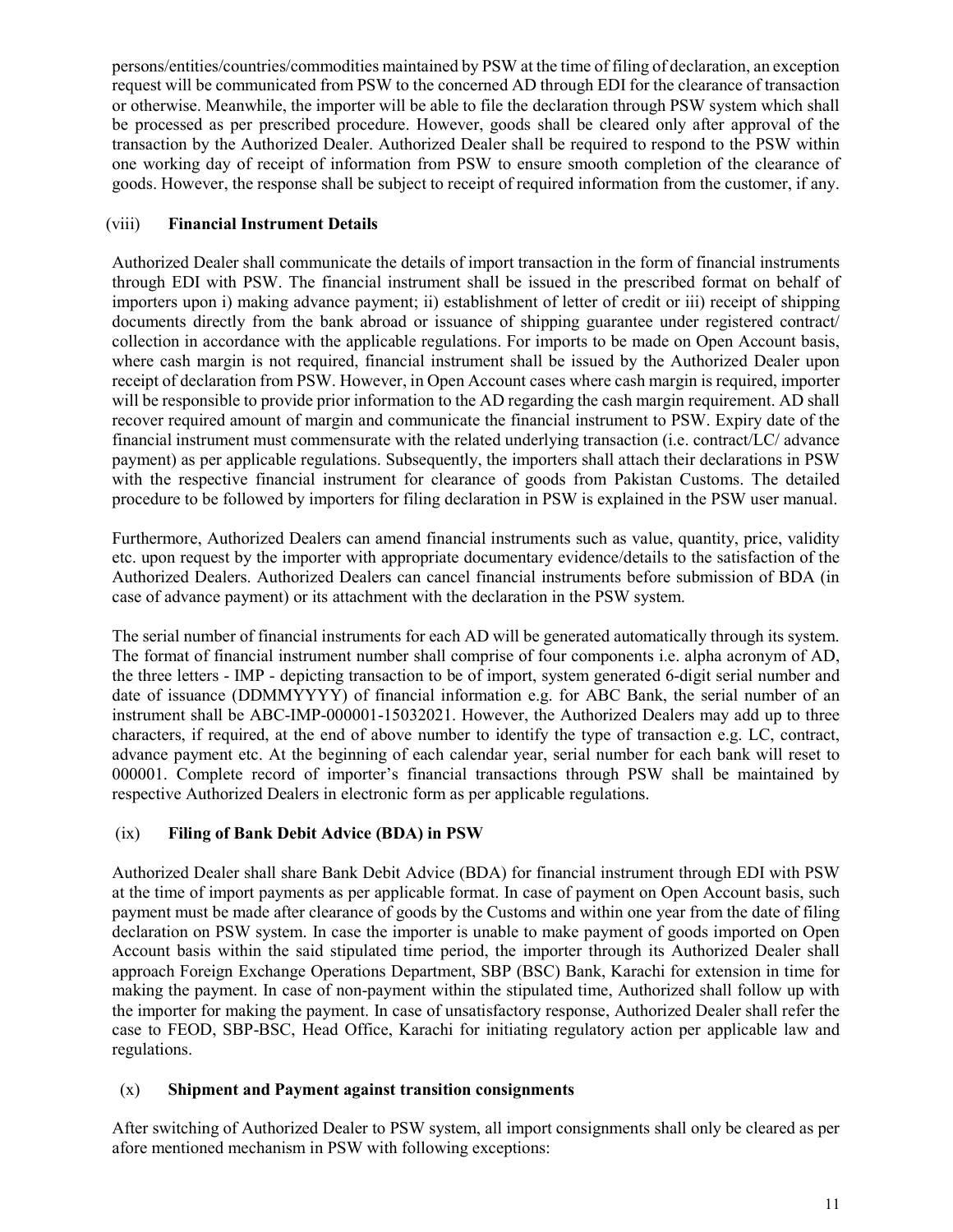- a) In cases where goods have been cleared by Pakistan Customs against EIF approved in WeBOC before switching to PSW and the import payment has not yet been affected, the Authorized Dealer shall file BDA against said EIF in the WeBOC after making the import payment. All transactions shall be reported through ITRS as per applicable regulations on respective schedules;
- b) In cases where EIF has been approved by Authorized Dealers in WeBOC before switching to PSW and the same has not been utilized, the AD shall be required to provide requisite details of financial instruments in PSW through EDI as per applicable instructions. The EIF issued in such cases shall be treated as cancelled. The subsequent filing of declaration and sharing of BDA against the import transaction shall be undertaken in PSW; and
- c) In cases where EIF has been approved by Authorized Dealers in WeBOC before switching to PSW and the same has been partially utilized in WeBOC, the AD shall be required to provide requisite details of financial instruments in PSW for the partially unutilized amount through EDI as per applicable instructions. The subsequent filing of partial declaration and sharing of BDA against the import transaction shall be undertaken in PSW.

#### (xi) Bank to Bank transfer of Financial Instruments by Authorized Dealers.

If the payment is to be made by an Authorized Dealer other than the one initiating the financial instrument, the approved financial instrument can be transferred by the initiating Authorized Dealer to the Authorized Dealer making the payment using "Bank to Bank Transfer" utility in PSW after utilization against declaration(s). The subsequent financial instrument/BDA settlement/filing/reporting will be the responsibility of the Authorized Dealer making the payment. Proper record of financial transaction transferred shall be maintained by both Authorized Dealers.

#### (xii) Settlement of Financial Instruments

- a) Once BDA has been filed, shipping documents have been received by the bank and goods have been cleared by Customs, ADs are required to settle the financial instrument and share the settlement message through EDI with PSW. In case the financial instrument has been transferred from one Authorized Dealer to another, the Authorized Dealer to which financial instrument has been transferred will settle it and shall share the same with PSW.
	- (i) In case of Open Account imports, Authorized Dealer must ensure, by verification through GD data communicated by PSW that the payment made against imported goods is not more than the declared value of goods imported into Pakistan.
	- (ii) In case of Letter of Credit/ Contract/ Collection, Authorized Dealers must ensure that the value of goods must commensurate with payment made/ to be made by them by verification through GD data communicated by PSW.
	- (iii)In cases where advance payment has been effected from Pakistan by an AD on behalf of importer and the value of goods received in Pakistan is less than the advance payment made there-against or where no goods have been imported for any reason, AD will settle the financial instrument with appropriate remarks after repatriation of the advance payment or balance thereof respectively, to Pakistan. However, instructions given at Para 30, advance remittances, shall be applicable.
- b) In case of import transactions where the payments made by Authorized Dealers do not commensurate with the value declared on GD, Authorized Dealers must seek clarification from the respective importer. In case of unsatisfactory response such deviation shall be reported to FEOD, SBP-BSC, Head Office, Karachi, for further necessary action as per applicable laws/regulations.
- c) In case the Authorized Dealer is unable to settle the financial instrument for any reason, the matter shall be forwarded to FEOD, SBP-BSC, Head Office, Karachi for settlement. All transactions shall be reported through ITRS as per applicable regulations on the basis of financial instrument number on respective schedules.

#### (xiii) Handling of Import Transactions where Payment is not Involved from Pakistan

A. Authorized Dealers shall not be required to share financial instrument in respect of certain GD types/PCT codes as stipulated by Pakistan Customs/FBR.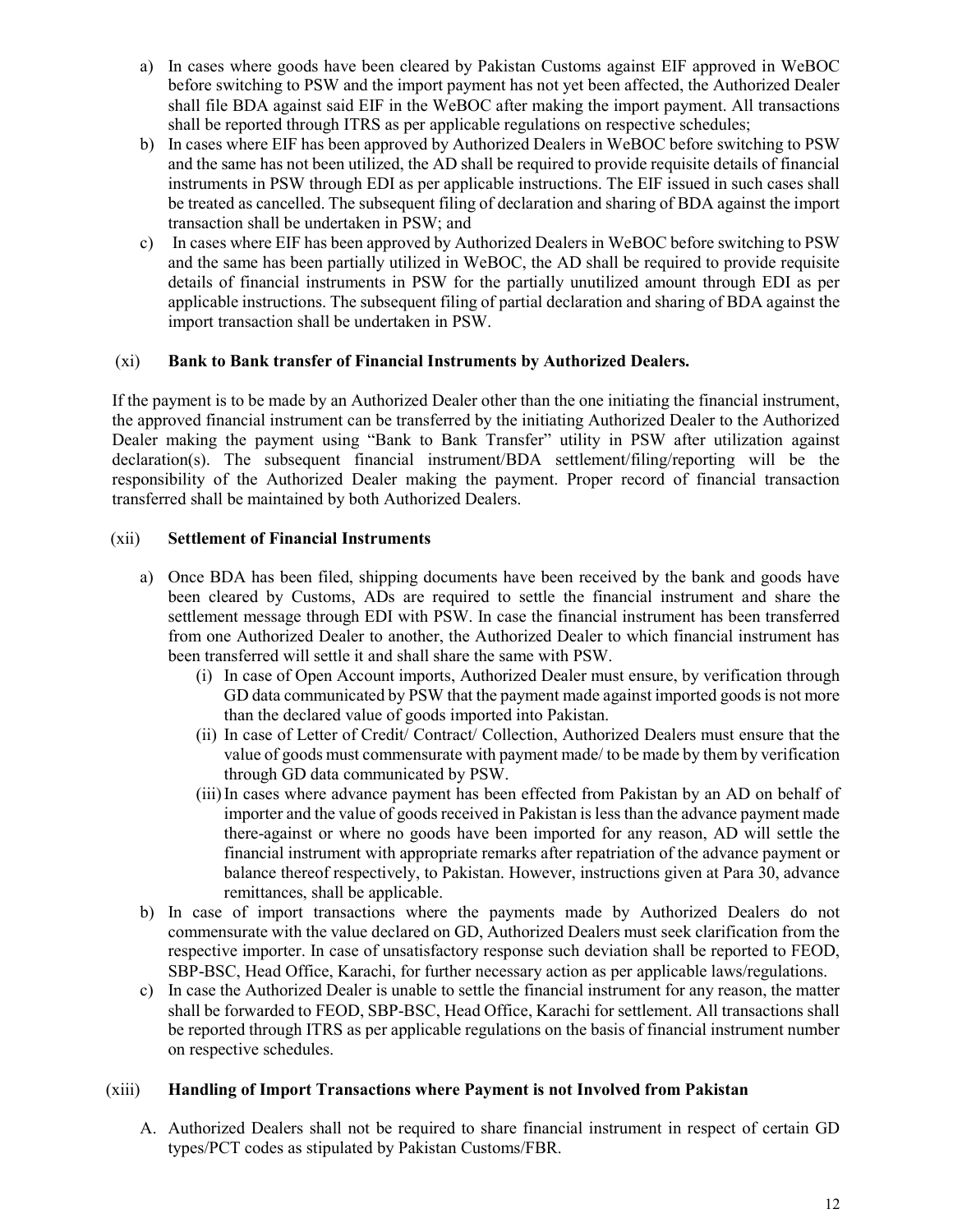- B. For the transactions not covered under sub-para A above, Authorized Dealers will be required to share financial instrument with PSW through EDI containing approval of import transactions against which no payment outside Pakistan is required including but not limited to:
	- a) Under loans and equity, where payment against goods is to be/has been made outside Pakistan either directly by the foreign lender/investor to the supplier or through the off-shore account of the importer credited by the amount of such foreign loan(s)/equity.
	- b) Office supplies/ materials/ goods/ machinery from the principal/ Head office to its subsidiary/ agents/ branch office in Pakistan for their own use or to fulfil a contractual obligation locally;
	- c) Goods supplied by foreign lender/investor as loan/equity contribution in a company/legal arrangement operating/ resident in Pakistan, subject to compliance with relevant laws/regulations including the foreign exchange regulations on foreign loans/equity.
	- d) Goods supplied by the foreign contractors under Operation & Maintenance Contract with the company/legal arrangement operating/ resident in Pakistan to fulfill its contractual obligation.
	- e) Good imported into Pakistan which were earlier exported temporarily for repair/maintenance;
	- f) Goods imported temporarily into Pakistan with a view to subsequent re-export subject to terms and conditions determined by Pakistan Customs.

Authorized Dealers, while approving such transactions, must exercise enhanced due diligence to address any possible risk of money laundering/terrorist financing. Authorized Dealers must ensure that necessary documentation (contract, commercial invoice mentioning payment not required, transport documents, undertaking from the buyer that no payment is required to be made for the imports, customs documents)/ approvals are in place and check veracity of the documents submitted and statements made through all possible means. Authorized Dealers should not approve such transactions where these are being used as a tool for netting off other transactions against which payments are required to be repatriated into Pakistan. Authorized Dealers shall specify and record the reasons for 'remittance not involved' in their system.

#### (xiv) Monitoring of Import Transactions

Authorized Dealers are required to perform pre/post monitoring of import transactions of all their customers in terms of the instructions issued separately by SBP under the Framework for Managing Risks of Trade Based Money Laundering and Terrorist Financing, as amended from time to time.

## 7. Import against Firm Contract and Credibility of Foreign Supplier

(i) Authorized Dealers shall ensure before entering into import related transaction that in each case a firm commitment exists. For this purpose, they should ensure that an proforma invoice, order or indent has been issued by a foreign supplier/ indentor. Authorized Dealers should also ensure that full description of the goods to be imported is given in each credit/proforma invoice along with their prices.

(ii) In case of letter of credit, where the value of goods being imported is equivalent to USD 20,000/- /- or above, Authorized Dealers shall, prior to entering into the transaction, obtain a confidential report on the exporter from their branches or correspondents abroad or in their discretion satisfy themselves as to the standing of the shipper by consulting standard books of reference issued by an accredited national/ international institution providing such reports. Such reports should be obtained by the Authorized Dealers themselves and the reports if submitted by the importers should not be accepted. Even in case where the value of imports is less than USD 20,000/-, it is important that the Authorized Dealers satisfy themselves about the bona fides of the transactions.

## 8. Payment against Import

(i) Payment against imports may be made to the beneficiary either in the country of origin of goods or in the country of shipment of goods.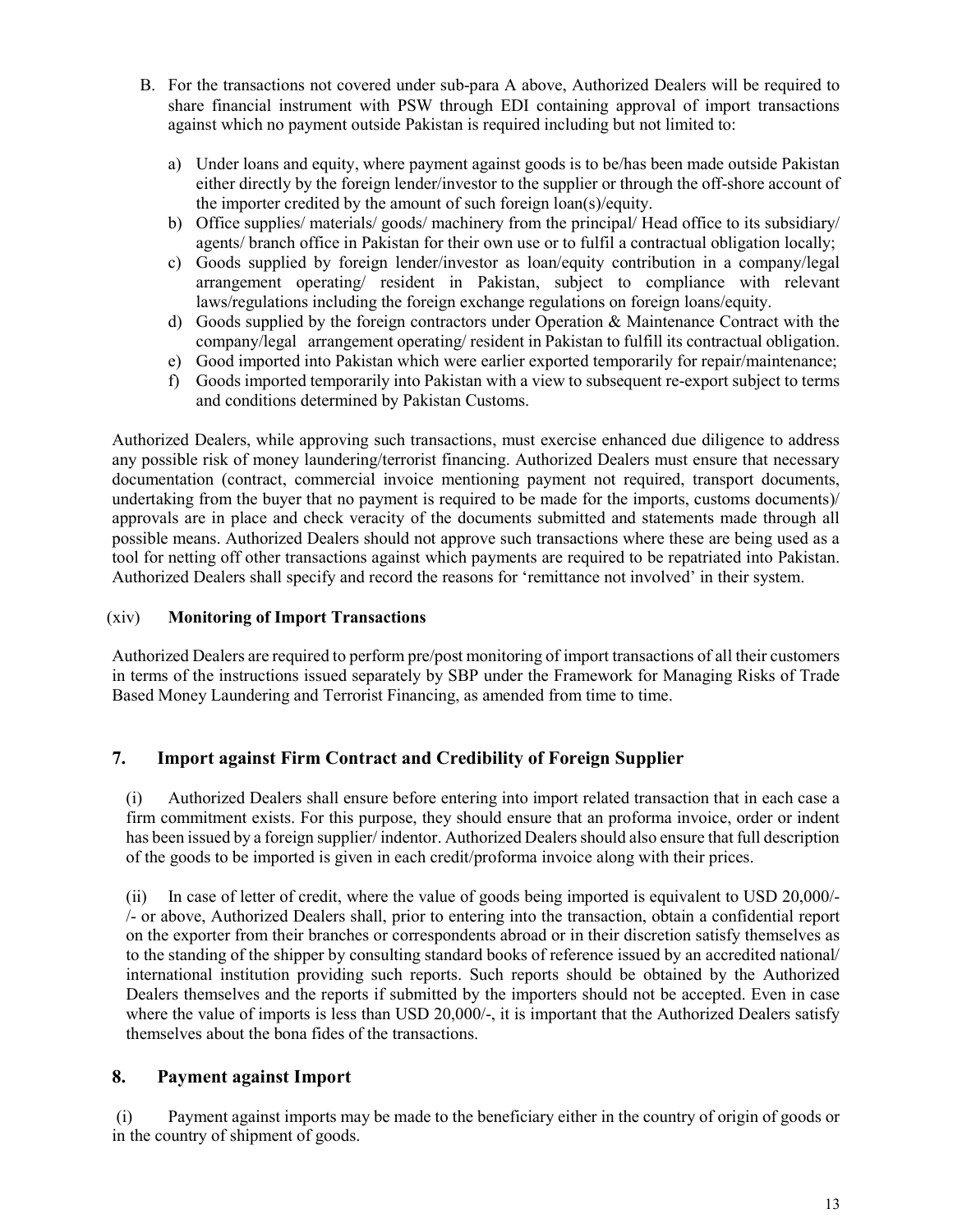(ii) Authorized Dealers may effect import payment to the beneficiary in a third country, not being the country of origin of goods or the country of shipment provided they are satisfied with the bona fides of the parties involved and genuineness of the transaction. This is, however, allowed only in cases where the beneficiary in third country is the actual exporter with whom the contract for import of goods has been executed. The ADs must exercise proper due diligence in such cases, in accordance with the requirements laid down in Framework for Managing Trade Based ML / TF risk.

(iii) Authorized Dealers may also carry out an import transaction providing for shipment of goods from multiple countries of origin subject to the condition that the beneficiary remains the same.

- (iv) Payments against imports can be made in any of the following manners:
	- (a) in any foreign currency;
	- (b) in Rupees for credit to the Non-resident Rupee Accounts Repatriable (NRAR) of the beneficiary in Pakistan, subject to compliance with the relevant foreign exchange regulations;
	- (c) Through ACU Clearing Arrangement where the underlying contract envisage shipment directly from ACU member countries except in cases where the beneficiary is registered in other than ACU member countries and the payment is required outside ACU Clearing Arrangement.

(v) Authorized Dealers may establish cross-border Letter of Credit denominated in PKR; however, EIF shall be issued in equivalent foreign currency. Import payment in this case shall be effected in the manner as prescribed at sub-para (iv) above.

(vi) Imports under any permissible mode providing for payment in any other manner requires prior approval of Exchange Policy Department, State Bank of Pakistan. Such requests giving full facts of the case along with their recommendations should be forwarded by the Authorized Dealers to the State Bank.

# 9. Opening of / Amendment in Letter of Credit and Registered Contract.

(i) Authorized Dealers can open letters of credit/ register contract and extend their validity, if the goods are still allowed under the applicable Import Policy Order issued by the Ministry of Commerce.

(ii) If the Import Policy Order does not lay down any instruction in this regard, Authorized Dealers may open letters of credit / register contract for a period up to 12 months. However, in respect of machinery and capital goods which are required to be specifically manufactured and the period of manufacture is more than 12 months, the letter of credit/contract may be opened/registered for a period up to 24 months. In both the cases, the validity of a letter of credit / registered contract may be extended by the Authorized Dealers for further period not exceeding 12 months from the date of expiry of original LC/ registered contract. However, where an LC is already issued for import of certain goods and subsequently, through amendments in Import Policy Order, restrictions are imposed in relation to the importability of the goods, the country of origin/shipment or the method of payment, the LC already issued would remain valid.

(iii) Authorized Dealers are also allowed to amend the letters of credit/ registered contract envisaging change of the beneficiary/goods at the request of the importers provided the importers approach the Authorized Dealers for the change within the validity of the letter of credit/registered contract and goods requested for import after the amendment are permissible under the applicable Import Policy Order.

(iv) Authorized Dealers should also ensure to make endorsement of L/C opened for items (other than freely importable items) whose import is subject to certain conditions, in the original Category Pass Book, if required in terms of applicable Import Policy Order/SRO issued by Ministry of Commerce. In case an importer opens letters of credit with more than one bank, the Authorized Dealer holding the original Category Pass Book will make out photo state copies thereof, authenticate the same and furnish other concerned Authorized Dealers with it and will keep record thereof.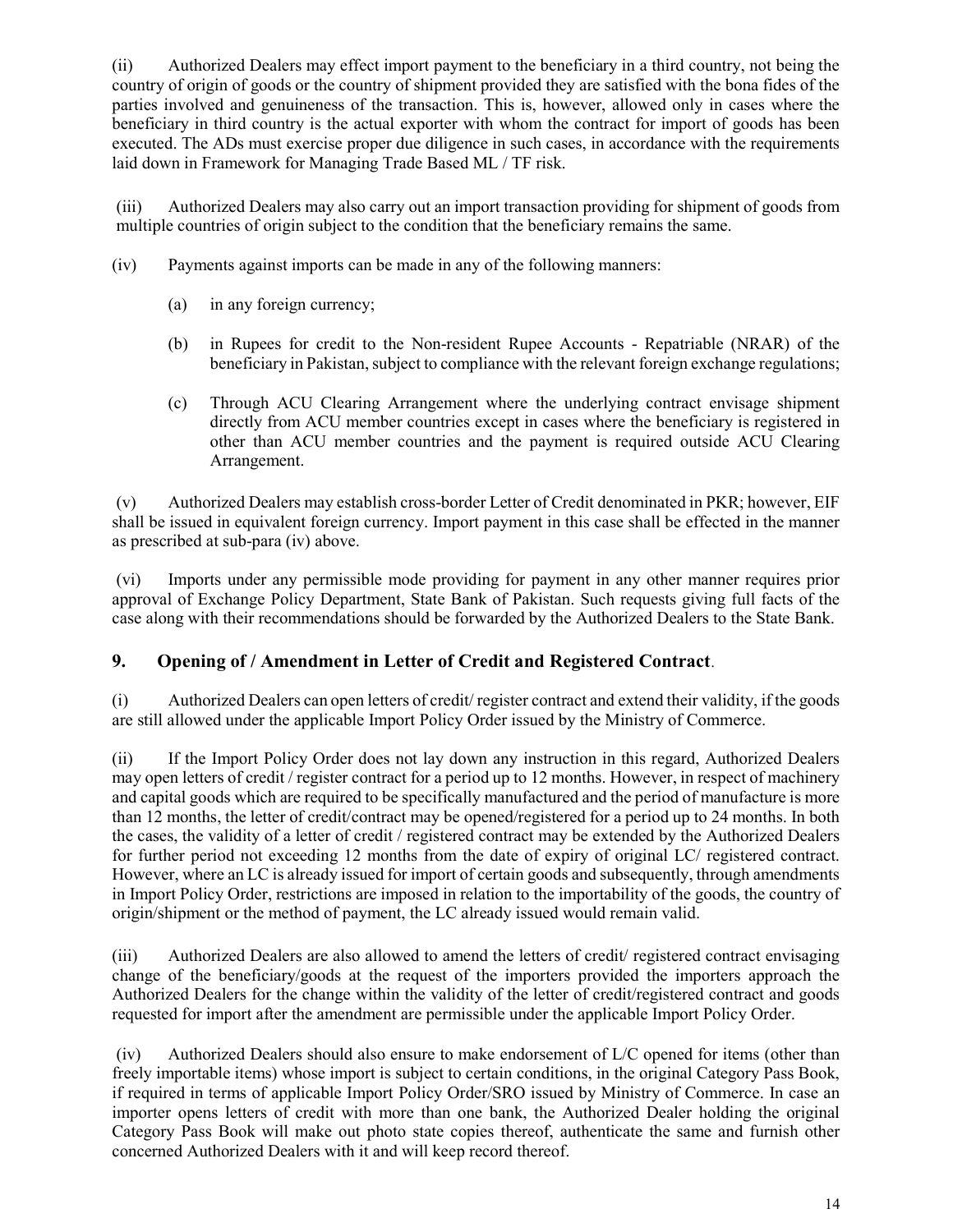(v) Authorized Dealers may also make other amendments in the letters of credit / registered contract without reference to the State Bank provided the amendments are not in conflict with the provisions of this Manual and / or the applicable Import Policy Order.

(vi) Letters of credit and similar undertakings may provide for presentation of shipping documents at issuing bank's counter within a period not exceeding 30 days from the date of shipment. However, in case of import of crude oil/ petroleum products by oil refineries/marketing companies, letter of credit/registered contract may provide for presentation of shipping documents beyond 30 days but within the validity of the underlying LC/ registered contract.

(vii) It is not permissible to establish letters of credit providing for alternate countries of origin of goods unless prior approval from Foreign Exchange Operations Department, SBP-BSC Head Office, is obtained. Letters of credit providing for goods of 'European Union' origin may, however, be opened.

# 10. Terms on which Letters of Credits may be Opened.

(i) All letters of credit must provide for payment to be made against full set of clean on board (shipped) bills of lading, air way bill , railway receipts, post parcel receipts showing dispatch of goods to a place in Pakistan. However, it is not permissible to establish letter of credit against sea-way bills.

(ii) In case of import of crude oil/ petroleum products by oil refineries/marketing companies, letter of credit/registered contract may include clause providing for payment on the basis of copy of 'Bill of Lading' and provision of 'Letter of Indemnity' by the exporter indemnifying the importer, among others, for any loss/damage caused to the importer due to non-presentation of original 'Bill of Lading'. Nevertheless, Authorized Dealers shall ensure, before making payment for import, that all other required documents have been duly presented and goods have been released to the importer by the shipping company.

 $(iii)$  <sup>1</sup>The port of discharge in Pakistan should be specifically mentioned. The mention of "any port in Pakistan" or "Karachi" as the port of discharge should be avoided unless specifically required in the underlying contract giving option to the foreign exporter in respect of the port of discharge.

(iv) All letters of credit must specify submission of invoices certifying the country of origin in addition to any other certificate prescribed in the Import Policy Order. However, in case of import of crude oil / petroleum products by oil refineries /marketing companies, invoices certifying the country of blending instead of country of origin may be accepted, provided the bank is satisfied with the bona fides of the transaction and manages the underlying risks.

# 11. Import of Old Ships for Scrapping.

Letters of credit for import of old ships for scrapping may be opened by the Authorized Dealers in accordance with the normal procedure after scrutiny of the following documents:

- (i) Memorandum of agreement or contract of sale; and
- (ii) Confidential reports on buyers and sellers.

Authorized Dealers shall satisfy themselves that the ship is free from all encumbrances and that the seller has a legal title to the ship.

# 12. Letters of Credit for Shipment by Country Craft, Barges, Motor Launch or Truck.

Ordinarily it is not permissible to open letters of credit providing for shipment by means of barges, country craft, motor launch or truck except by public sector agencies or by well established and reputable firms in the private sector, provided in the later case the Authorized Dealers are satisfied about their

l

<sup>1</sup>EPD Circular letter No. 03 dated April 29, 2004.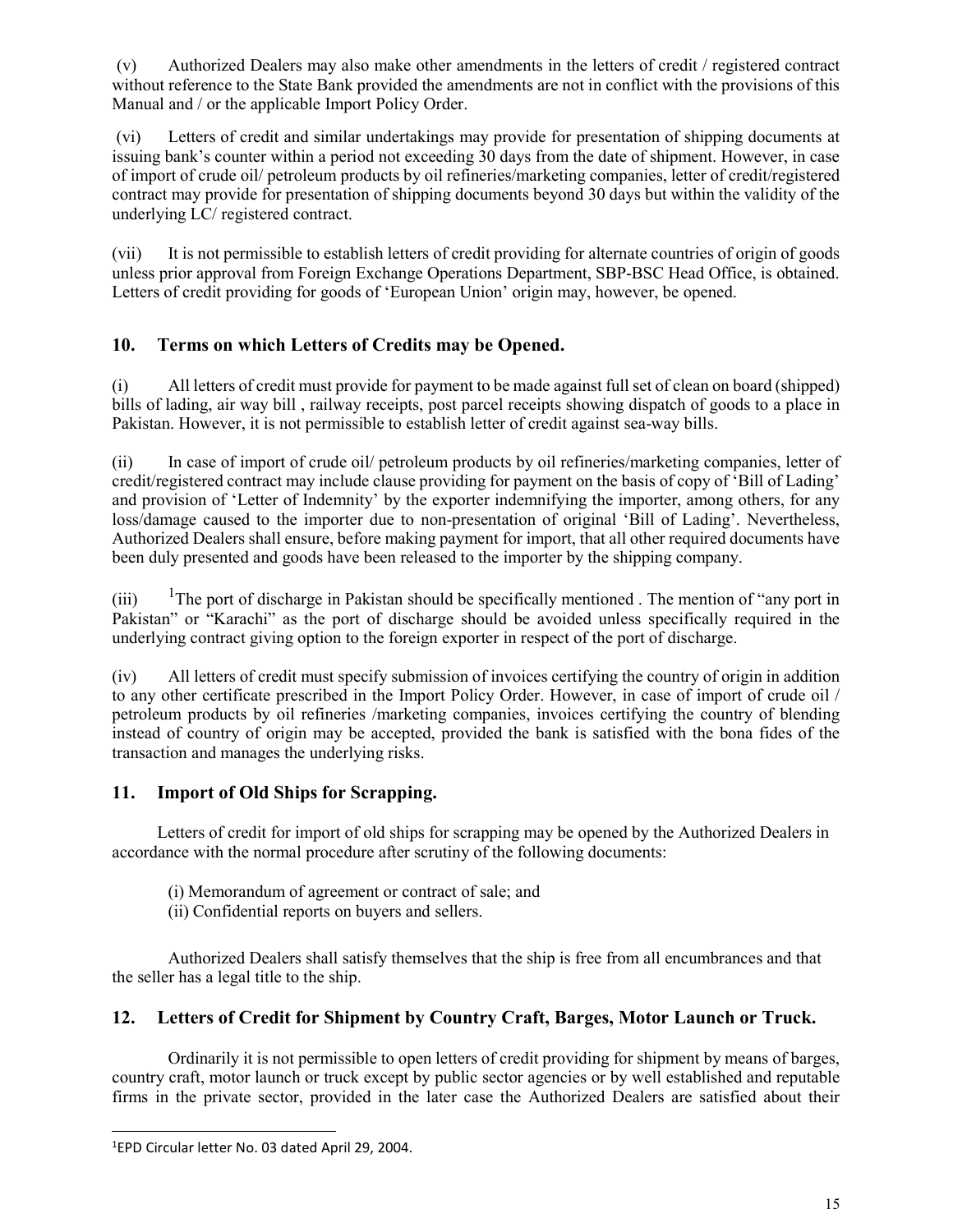financial and business integrity and they have no doubt that the goods covered by such letters of credit will be received in Pakistan.

In the case of other importers in the private sector, letters of credit for import of goods by means of barges, country craft, motor launch or truck may be opened by the Authorized Dealers subject to the following conditions:

- (i) The supplier abroad furnishes guarantee of a bank in the country of export for an equivalent amount to the effect that should the goods be lost or damaged or pilfered in transit, the above guarantee can be invoked and the amount remitted against the letters of credit recovered.
- (ii) Alternatively, the letter of credit provides that import payment will be made to the foreign suppliers after the goods have been received and cleared by the Customs in Pakistan.

In respect of importers in the private sector who are unable to fulfill the conditions at (i) or (ii) above, the Authorized Dealers should refer their cases to the Foreign Exchange Operations Department, SBP-BSC Head Office, Karachi with full particulars and justification.

## 13. Remittances in Excess of the Amount of Letter of Credit/ Registered Contract.

In cases where the value of documents exceeds the amount of the letter of credit/registered contract due to excess in quantity, the Authorized Dealers may allow remittance of the excess amount subject to the condition that the unit price initially negotiated does not increase and acceptance for the same has been obtained from the importer. Further, Commercial Invoice in respect of the consignment must also reflect the increased quantity which may be subsequently verified by the Authorized Dealer through Goods Declaration once the goods are released.

#### 14. Types of Letters of Credit not permitted.

It is not permissible to open clean and transferable letter of credits. Applications for opening such letters of credit should be referred to the FEOD, SBP (BSC), Karachi with full particulars. However, Authorized Dealers may open time based revolving letters of credit as per the terms and conditions stipulated under Para 9 ibid.

## 15. Prohibition to Open Letters of Credit /Register Contract for Import of certain Commodities or from Certain Countries/ Exporters.

It is not permissible to issue letter of credit/register contract or otherwise facilitate the imports of goods into Pakistan:

- (i) where imports from any specific country or of specified goods are not permissible under the Import Policy Order in vogue.
- (ii) where any country, exporter or the products involved are subject to UN Sanctions.

#### 16. Imports on the basis of Registration of Contracts/Collection.

The following procedure will be adopted for making import payments on the basis of registration of contract without opening letter of credit: -

- (i) The importer will submit a copy of the contract/purchase order/proforma invoice/indent etc. to the Authorized Dealer for registration.
- (ii) The Authorized Dealer registering the contract etc. will issue to the importer, a registration certificate in the format appearing at Appendix V-27.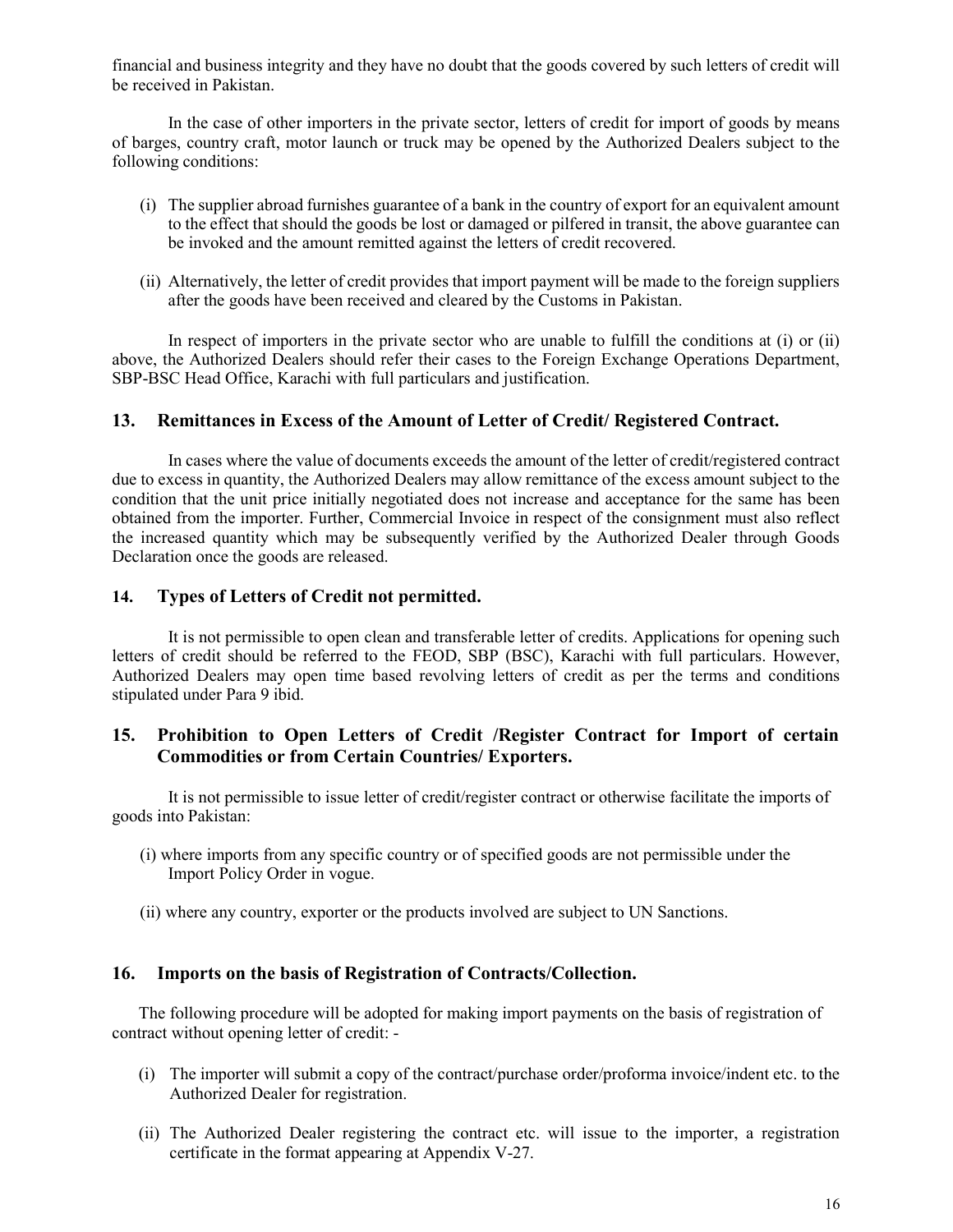- (iii) In case the documents covering imports are received by the Authorized Dealer, which had registered the contract/purchase order/indent/proforma invoice, directly from the banker of the supplier abroad, Authorized Dealers have general permission to make such remittances thereagainst. However, in case of receipt of photocopies of shipping documents, the instructions laid down in paragraph 17 relating to Open Account imports shall be followed.
- (iv) In case the shipping documents are received by the importer directly, or by the Authorized Dealer from the overseas supplier instead of the banker of the supplier, remittance should be made in accordance with the instructions contained in para 17 of this chapter regarding imports on Open Account basis.
- (v) In case of imports from ACU member countries, remittances will be effected through ACU Clearing Arrangements except in cases where the beneficiary is resident in other than ACU member countries and the underlying contract requires payment outside ACU Clearing Arrangement.
- $(vi)^T$ Due to peculiar nature of trade with Afghanistan through land routes, Authorized Dealers are allowed to register contracts of the Pakistani importers and make payments thereagainst as per the following procedure:
	- a) The Authorized Dealer shall register import contract as per the applicable regulations/procedure as defined above.
	- b) The contract may be registered for single shipment or any number of multiple shipments as per the contract.
	- c) Maximum tenure of the contract shall be one year.
	- d) The Authorized Dealer shall share the financial instrument with PSW through EDI or approve the EIF in WeBOC for of the total amount of the contract against which multiple declarations can be cleared as per the applicable procedure.
	- e) The requirement for routing of shipping documents through banks shall not be mandatory.
	- f) The Pakistani importer may directly receive shipping documents from an Afghani exporter and get the goods cleared after attachment of GD(s) with EIF in WeBOC or financial instrument in PSW.
	- g) The Authorized Dealer, upon receipt of copies of shipping documents for each shipment from the importer, shall make payment after verifying amount of intended remittance from GD(s) cleared against respective Electronic Import Form in WeBOC or financial instrument in the PSW system.

# 17. Imports Without Letter of Credit/Registration of the Indent/Proforma Invoice/Order (Open Account Basis).

(i) Imports made on Open Account basis include import transactions in which documents have been received by the importer or the Authorized Dealer directly from the foreign supplier. In terms of the Import Policy Order, importers are permitted to carry out imports without opening of Letters of Credit or registering the indents/proforma invoices or orders with the Authorized Dealers and make remittances there against after receipt of goods in Pakistan. <sup>2</sup>

 $(ii)$ <sup>3</sup>In this regard, Authorized Dealers may allow manufacturing  $\&$  industrial concerns and commercial Importers to make payments on Open Account basis for imports of spare parts/raw materials only for the ultimate use by the manufacturing / industrial concern. Besides, Authorized Dealers may also allow payments against imports on Open Account basis as per the below detail:

- a) Up to USD 50,000 or equivalent for import of life-saving medicines & devices.
- b) Up to USD 10,000 or equivalent for import of the following items:

l

<sup>&</sup>lt;sup>1</sup>FE Circular No. 02 dated February 27, 2017.

<sup>2</sup>FE Circular No. 09 dated September 15, 2017

<sup>&</sup>lt;sup>3</sup> FE Circular No. 07 dated July 20, 2018, EPD Circular Letter No. 13 dated August 29, 2018, EPD Circular Letter No. 15 dated September 14, 2018, EPD Circular Letter No. 01 dated January 01, 2019.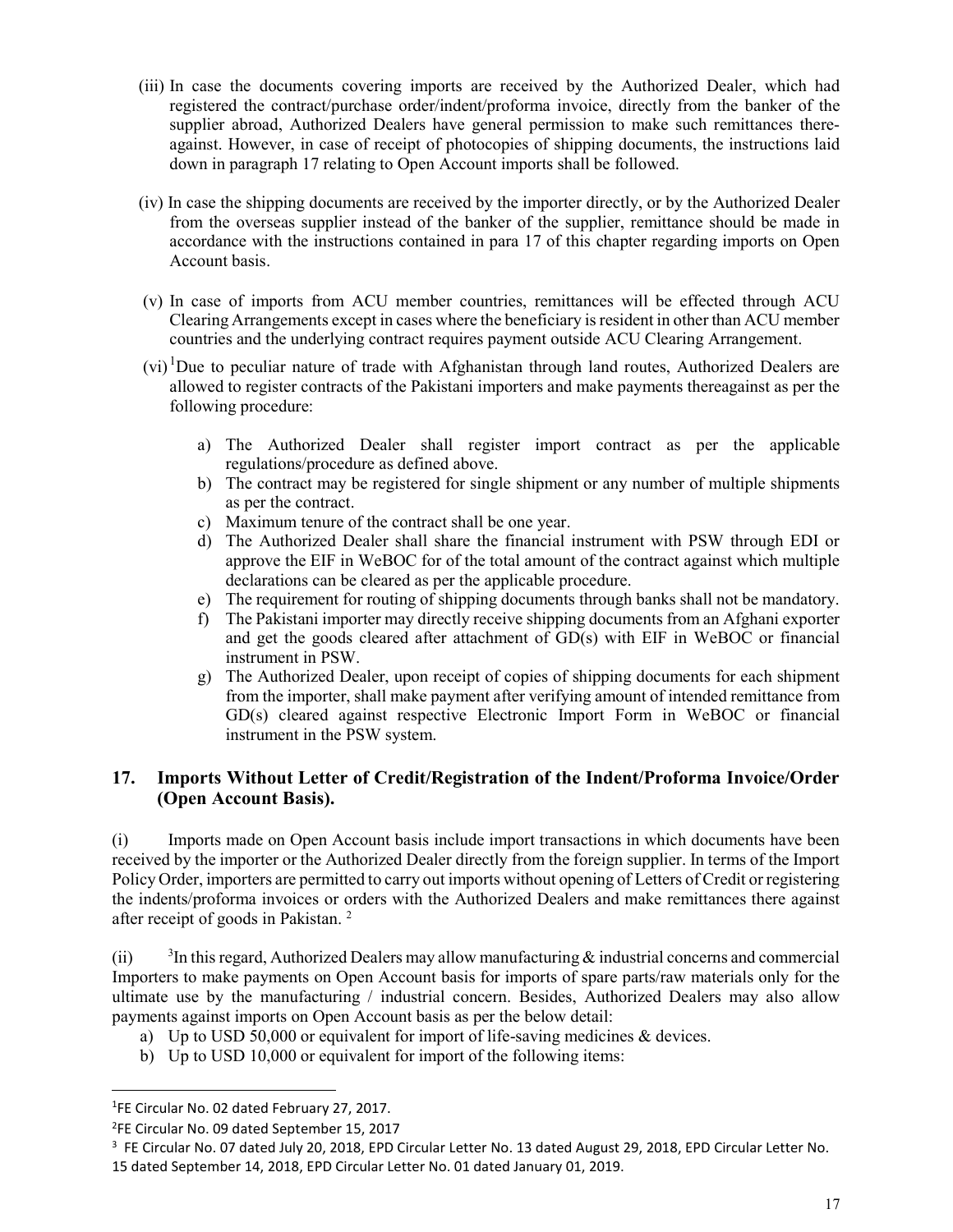- i. Essential medicines and devices.
- ii. Aircraft related spare parts/components.
- iii. Lab equipment/instruments imported by educational institutions for their own use.
- iv. Newspapers, magazines, periodicals, books etc.

(iii) However, before effecting payment on Open Account basis for import of life-saving or essential medicines & devices, Authorized Dealers shall obtain a certificate issued by the principal of a teaching hospital in public sector or head of a Government specialized hospital confirming that the medicines/devices/ instruments being imported fall under the life-saving/essential category.

- (iv) In this regard, the following procedure shall be adopted to make payment against goods imported on Open Account basis:
- A Issuance of EIF in WeBOC
	- a) An importer shall get the EIF approved from an Authorized Dealer before clearance of goods by Pakistan Customs in WeBOC. The Authorized Dealers shall approve the EIF request upon submission/retention of photocopies of shipping documents (e.g. B/L, AWB, TR, RR, Courier Receipt etc.), proforma invoice, commercial invoice etc.
	- b) Before approving the EIF, Authorized Dealers are required to perform Customer Due Diligence (CDD)/Know Your Customer (KYC) of the importers in line with the Framework for managing risks of Trade Based Money Laundering and Terrorist Financing issued by SBP.
	- c) Authorized Dealers shall ensure that the goods imported into Pakistan are in conformity with the prevailing Import Policy Order.
	- d) Authorized Dealers shall ensure that payments against goods imported on Open Account basis are made by the importer within one year from the date of filing of Goods Declaration Form (GD) for which proper follow up must be made with the importer.
	- e) In addition to the documents mentioned at sub-para (a) above, Authorized Dealers shall obtain copies of GD(s) and duty paid challan/payment receipt, wherever applicable, and make payment after verifying, through WeBOC user ID, attachment of GD(s) with the respective EIF. In case of bonded import, Authorized Dealer shall obtain duty paid challan(s)/payment receipt(s) from the importer in due course.
	- f) Authorized Dealers must ensure that the payment being made against imported goods is not more than the value of goods declared on the Goods Declaration Form filed by the importer with Pakistan Customs.
	- g) Authorized Dealers shall file Bank Debit Advice (BDA) for each EIF in WeBOC at the time of making import payment as provided in EIF module and settle the EIF in WeBOC as per applicable instructions.
	- h) In case the importer is unable to make payment of goods imported on Open Account basis within the above stipulated time, the importer through its Authorized Dealer shall approach Foreign Exchange Operations Department, SBP-BSC Head Office, Karachi for extension in time for making the payment or take appropriate action as prescribed under Para  $6B(xii)$ above.
- B Process in case of PSW
	- a) The importer shall file declaration in PSW and declare the bank account from where the importer intends to make the payment. Only those importers shall be eligible to file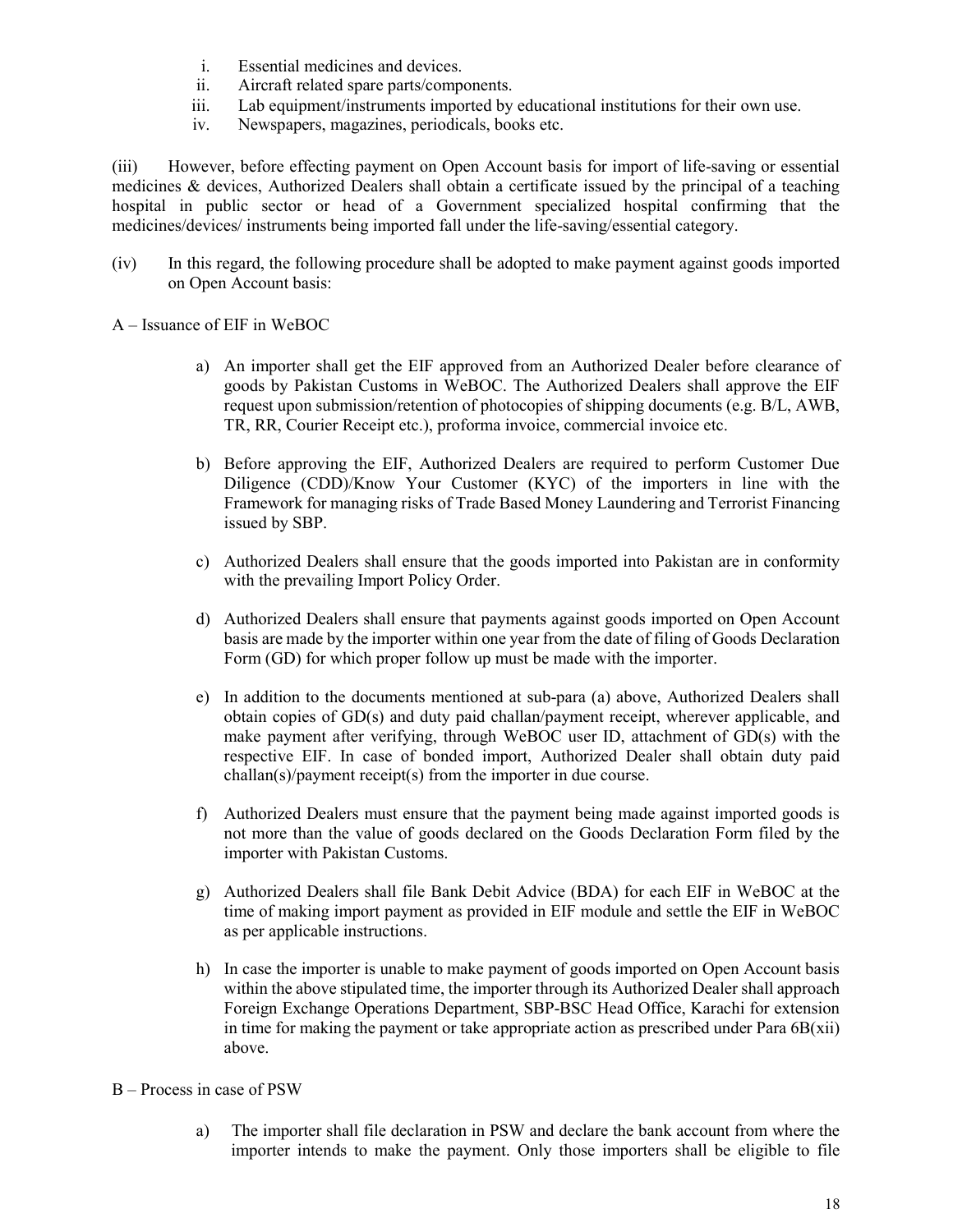declaration under Open Account who have been permitted by their Authorized Dealers to import under this mode by allowing in their Customer Profile shared with PSW.

- b) Authorized Dealers shall perform post clearance due diligence of the transaction in line with the applicable regulations including the Framework for managing risks of Trade Based Money Laundering and Terrorist Financing issued by SBP.
- c) Authorized Dealers shall ensure that payments against goods imported on Open Account basis are made by the importer within one year from the date of filing of declaration filed on PSW platform for which proper follow up must be made with the importer.
- d) ADs shall verify with the supporting documents that the goods have been released to the importer before making payment. In case of bonded import, Authorized Dealer shall obtain duty paid challan(s)/payment receipt(s) from the importer in due course.
- e) Authorized Dealers must ensure that the payment being made against imported goods is not more than the value of goods declared in the Declaration filed by the importer in PSW.
- f) Authorized Dealers shall share Bank Debit Advice (BDA) with PSW through EDI upon making import payment as per the prescribed procedure and share settlement message against the respective declaration with PSW as per applicable instructions.
- g) In case the importer is unable to make payment of goods imported on Open Account basis within the above stipulated time, the importer through its Authorized Dealer shall approach Foreign Exchange Operations Department, SBP-BSC Head Office, Karachi. The request for extension in time for making the payment should be submitted along with tenable justification, supported by documentary evidence, for not making the payment within the stipulated time.
- (iii) In case of exceptional circumstances where Authorized Dealers are unable to fulfill any of the above conditions, they should refer the matter to Foreign Exchange Operations Department (FEOD), SBP-BSC Head Office, Karachi along with supporting documents and cogent justification for seeking exception.

#### 18. Import on Usance Basis.

Authorized Dealers may open letters of credit or register contracts for imports into Pakistan providing for payment on usance basis subject to the condition that such letters of credit/registered contracts do not stipulate payment of any amount by way of interest separately. The usance should commence from the date of issue of Bill of Lading/Air Way Bill etc. or the acceptance of Bill of Exchange by the drawees as the case may be. The letters of credit opened on usance basis cannot subsequently be converted on sight basis. Similarly, the terms of the contracts covering payments on usance basis registered by the Authorized Dealers cannot subsequently be changed to sight basis. Further, It is not permissible to reduce the usance period subsequently or effect payments of usance bills prematurely.

## 19. Imports by Public Sector Enterprises and Government Institutions/ Departments to which Foreign Exchange Allocation is made by the Government.

Public Sector enterprises and Government Institutions/ Departments, which are allocated foreign exchange for their import requirement or the private parties who are allowed to import on behalf of such government institutions/departments shall make applications to the area offices of Foreign Exchange Operations Department, SBP-Banking Services Corporation for permission to get the contracts registered with the Authorized Dealer/open letters of credit, on Appendix V- 28. Authorized Dealers will register contract/ open letter of credit in these cases on the basis of clearance issued by SBP-Banking Services Corporation on Appendix V- 28.

## 20. Remittance of bank charges in respect of Imports.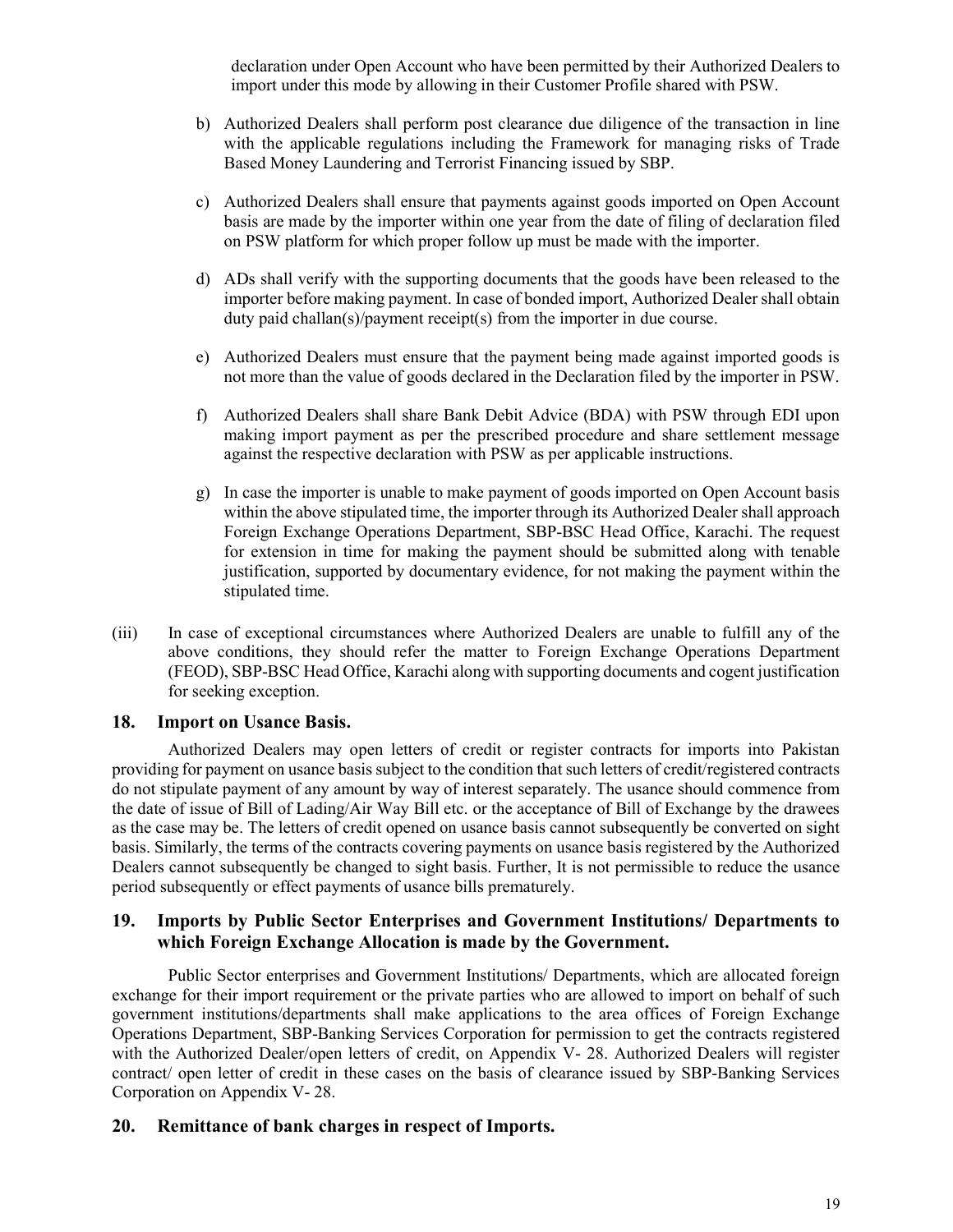Authorized Dealers can make remittance of the following bank charges on account of imports. The particulars of the charges should be specifically mentioned on the relevant forms.

(i) L.C. Advising Commission.

(ii) L.C. Amendment Commission.

(iii) L.C. Confirmation Commission.

(iv) Negotiation Commission.

(v) Un-utilized Letter of Credit Commission.

(vi) Payment Commission.

(vii) Reimbursement Commission.

(viii) Collection Commission.

(ix) Acceptance Commission (Usance Drafts).

(x) Postage, SWIFT and Cable Charges.

Remittances of bank charges other than the items mentioned above in respect of imports will be subject to the prior approval of the Foreign Exchange Operations Department, SBP-Banking Services Corporation.

## 21. Remittance of Proceeds of Dishonored Bills.

In those cases, where the original drawee dishonors the bill and the foreign shipper or his local agent finds another buyer, the Authorized Dealers may make remittance not exceeding the value of such bills without the prior permission of the State Bank if there are no restrictions in the Import Policy issued by Ministry of Commerce.

## 22. Remittance Involving Violation of Import Policy Order.

Authorized Dealers may allow remittance of the value of imports made in contravention of the Import Policy if following two conditions are met:

- i. the Federal Government has condoned the contravention and
- ii. the Customs have released the goods.

Such remittance may be allowed subject to submission of required documents as per applicable regulations related to the underlying transactions.

## 23. Omitted

## 24. Collection of Freight on Imports by the Private Sector.

The following procedure will be followed for collection of freight on imports by the private sector:

(i) The importers desiring to make imports on "Freight to Collect" basis will comply with the relevant instructions issued under Import Policy Order/ by State Bank of Pakistan with respect to imports.

(ii) The shipping lines/airlines will issue Bills of Lading/Airways Bills in connection with imports on "Freight to Collect" basis. As and when freight is required to be paid in Pakistan rupees, the importers will approach the Authorized Dealers who had opened letter of credit/registered the contract along with a copy of Bill of Lading/Airway Bill indicating the amount of freight payable together with the freight invoice issued by the carrier, where available. Authorized Dealer, after verifying the documents, shall issue a certificate in the prescribed format, Appendix V-29, which will bear the name/address of the issuing Authorized Dealer and a running serial number.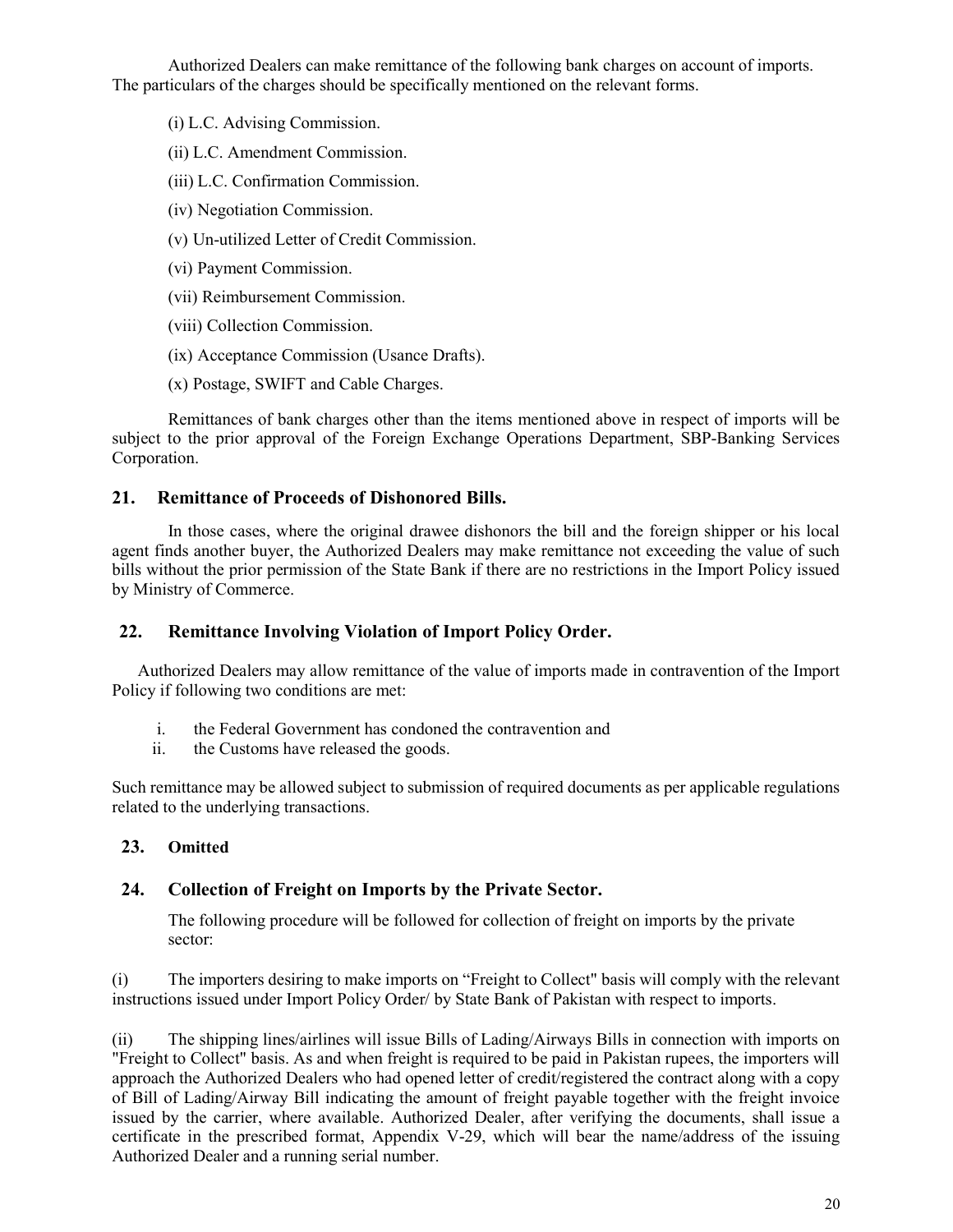(iii) The importers will then pay the freight amount to the carriers in Pakistan rupees and will also surrender the "certificate" referred to in the preceding sub-para to the concerned carrier.

(iv) The shipping lines/airlines and their agents will not accept freight from importers in Pakistan without Authorized Dealers' certificate mentioned in sub-para (ii) above. The airlines/shipping companies will invariably attach the said "certificate" (Appendix V-29) in original along with the applications to be made to Authorized Dealers for allowing remittance of surplus freight collections.

## 25. Collection of Freight on Imports by the Public Sector.

In the case of imports by the public sector on "freight to collect" basis, the carriers should not accept freight in Rupees without the approval of the SBP-Banking Services Corporation. Approval will be given by the SBP-Banking Services Corporation after charging the full amount of the freight to the foreign exchange allocation of the respective Government/Semi-Government agency. While applying for approval, the carrier company will produce with the application a letter in the prescribed form (Appendix V-30) from the concerned Department/Agency authorizing the SBP-Banking Services Corporation to debit its foreign exchange allocation with the freight amount. As an exception, it will be in order for the carriers to accept freight in Rupees on account of imports on freight to collect basis made by the Ministry of Defense only subject to post-facto approval. Application for permission to pay freight in Rupees in respect of imports by the Ministry of Defense will be made by the Controller of Military/Naval/Air Force Accounts in triplicate in the above proforma. Approval will be accorded by the SBP-Banking Services Corporation on the original copy of the application with the following narration:

"Payment of freight in Rupees as indicated above allowed".

While the triplicate copy of the application will be retained by the SBP-Banking Services Corporation, the original and duplicate will be returned to the Controller of Military/Naval/Air Force Accounts. The latter will furnish the original copy to the carrier concerned.

## 26. Shipment of Public Sector cargo through National Flag Carriers e.g. PNSC Vessels/PIA.

As an exception to the provision of paragraph 25 ibid, it will be in order for the national flag carriers such as PNSC and PIA to accept freight in Pak Rupees against imports on FOB basis by the Public Sector agencies (Ministries/Departments, autonomous and semi-autonomous public sector organizations) provided the goods are carried by them on freight to pay basis. PIA will, however, accept cargo only for the sectors covered by it. Authorized Dealer's Certificate mentioned in Para 24 (ii) will not be required to be produced to PNSC/PIA by the importing Public Sector agencies.

## 27. Omitted

## 28. Payments against Imports Exempted from Import Policy.

Authorized Dealers should not allow any remittance against import of certain categories exempted from the Import Policy Order. For example, in transit imports, imports by diplomatic officials in Pakistan, imports in bond, imports of gift parcels up to the exempted limit and imports by private parties for their personal use up to prescribed limits.

#### 29. Omitted

#### 30. Advance Remittances.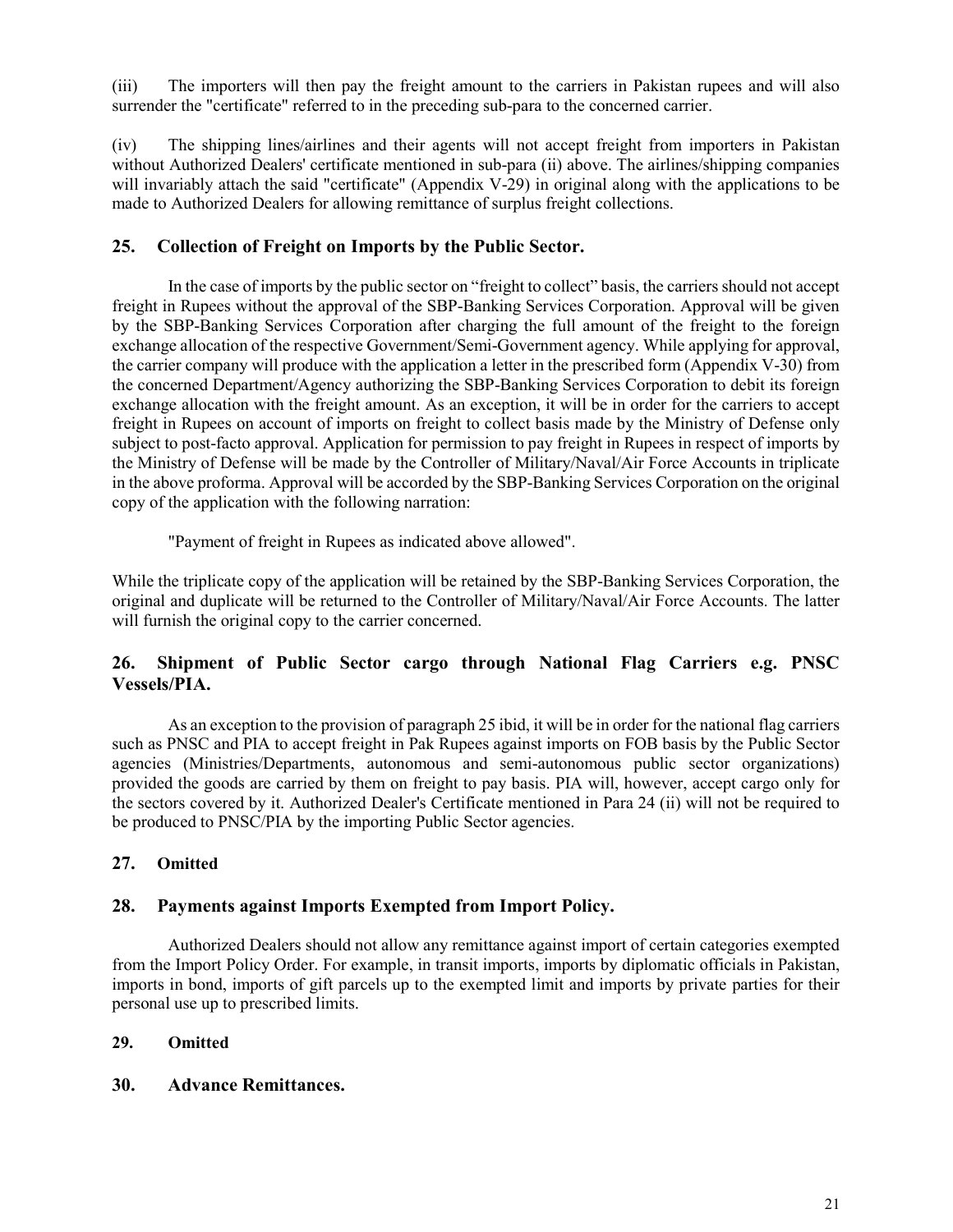(i) Authorized Dealers are allowed to effect import advance payment against irrevocable letter of credit, up to 100% of the value of letter of credit, on behalf of manufacturing concerns for import of plant, machinery, spare parts and raw materials etc. for their own use only.

 $(ii)$ <sup>1</sup> Authorized Dealers may also process the requests for advance payment up to USD 25,000/-, or equivalent in other currencies, per invoice on behalf of manufacturing & industrial concerns and commercial importers for import of raw material, spare parts and machinery, for ultimate use by manufacturing  $\&$  industrial concern, without the requirement of  $L/C$  or Bank Guarantee from the supplier.

(iii) Further, Authorized Dealers may process the requests of the importers for advance payment up to USD 10,000/- per invoice for import of the following items:

- a. Essential medicines and devices.
- b. Aircraft/Ship/ Port related spare parts/components.
- c. Lab equipments/instruments imported by educational institutions for their own use.
- d. Newspapers, magazines, periodicals, books etc.

(iv) Besides, in case of import of life-saving medicines & devices, Authorized Dealers may allow advance payment up to USD 50,000 or equivalent per invoice. However, before effecting advance payment against import of life-saving or essential medicines & devices, Authorized Dealers shall obtain a certificate issued by the principal of a teaching hospital in public sector or head of a Government specialized hospital confirming that the medicines/devices/instruments being imported fall under the life-saving/essential category.

(v) Authorized Dealers shall effect the advance payment against imports, as allowed under above paras, subject to compliance with the following terms and conditions:

- a) The bank will take all possible measures to verify the bona fides and genuineness of the transaction while processing advance payment request and may get the credit worthiness report of the foreign supplier before allowing advance payment. In order to secure advance payment, the bank may also ask the importer to obtain bank / performance guarantee from the supplier's bank.
- b) The Authorized Dealer shall exercise due care to ensure that the amount of advance payment has not been split into multiple invoices to circumvent the regulatory requirement.
- c) In case the goods against advance payment are not imported for any reason within (i) 730 days, in case of plant and machinery or (ii) 120 days, in all other cases, from the date of advance payment, the AD shall recover penalty  $(21\%$  per month or part thereof for the delayed period, on the outstanding amount of advance payment. For the purpose of calculation of outstanding amount in PKR, exchange rate applicable on the date of remittance of advance payment will be used. Accordingly, the period for recovery of penalty will start from the first day after the lapse of 730 days or 120 days, as the case may be, till the date of import of goods into Pakistan, as evidenced by the Goods Declaration filed by the importer in PSW.
- d) In case the advance remittance is repatriated, fully or partially, due to cancellation of contract or for any other reason, the exchange gain, if any, on the amount repatriated will not be passed on to the importer and will be surrendered to SBP. For the calculation of exchange gain/loss, exchange rates applicable on the date of remittance of advance payment and the date of repatriation of funds will be used.
- e) The bank will obtain an undertaking from the importer on the prescribed form (Appendix V31) that in case goods against the advance payment are not imported into Pakistan within the prescribed time, the importer will be liable to pay a penalty, to be recovered by the bank,  $\omega$  1% per month or part thereof, on the outstanding amount of advance payment for the delayed period. Further, the

l

<sup>1</sup> EPD Circular Letter No. 4 dated March 19, 2020.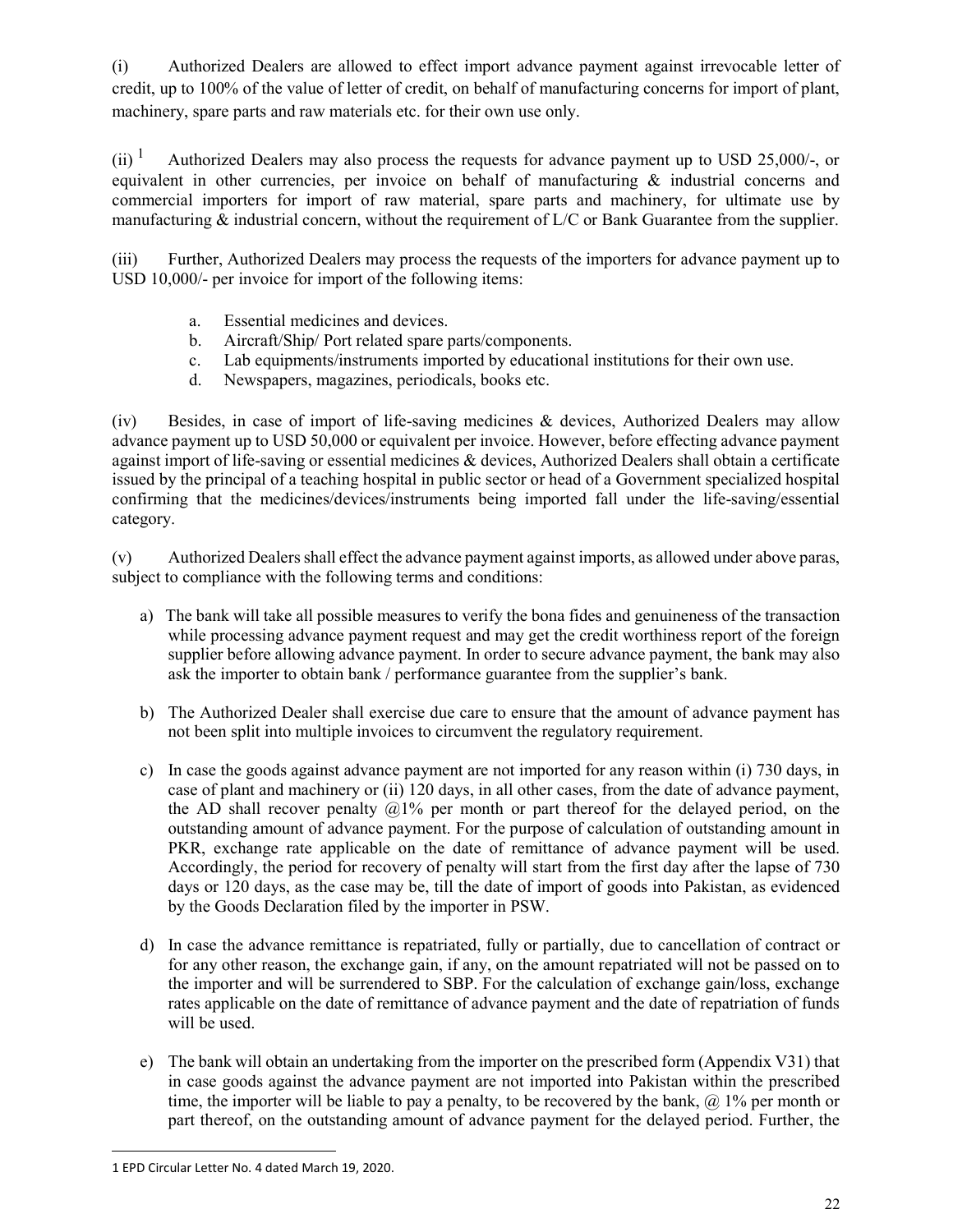importer will also undertake that in case of cancellation of underlying contract, the importer will ensure immediate repatriation of advance payment and exchange gain, if any, accruing on the amount repatriated shall be surrendered to SBP.

- f) In cases where the it is expected that shipment of goods against advance payments may be delayed beyond the prescribed period due to reasons beyond the control of the importer, Authorized Dealer may approach the Director, Exchange Policy Department, SBP, before the expiry of the prescribed period, for extension in time period of shipment along with tenable justification supported by documentary evidence.
- g) The AD will deposit the penalty amount on monthly basis, in case of delay in import of goods against advance payment beyond the prescribed period, and exchange gain, if any, upon repatriation of advance payment, in favour of SBP through RTGS Clearing Account No. 427518. A consolidated statement regarding all such cases will be submitted by Head/Principal Offices of the Authorized Dealers to the Director, Foreign Exchange Operations Department, SBP-BSC on monthly basis as per prescribed format (Appendix V-27A). Further, in cases where the importer fails to repatriate the remitted amount, the AD shall continue to pursue the matter with the importer and report the importer to FEOD on quarterly basis.
- h) If a consistent behavior as mentioned at (c) and (d) above is observed i.e. where the goods against advance payment are not imported within the prescribed time or not imported at all, Authorized Dealer may debar the concerned importer from making any future advance payments.

## 31. Use of foreign exchange acquired for Imports.

In all cases of remittances against import into Pakistan, the importers shall not use the foreign exchange so acquired other than for that purpose.

- 32. Omitted
- 33. Omitted
- 34. Omitted

#### 35. Loss of Goods.

In the event of total or partial loss of goods, it will be the responsibility of the importers to recover claim from insurance company/shipping company/supplier, as the case may be.

## 36. Omitted

## 37. Rates of Commission to be charged by Banks.

(i) Authorized Dealers may recover from the importers bank charges specified in and remittable under the provisions of para 20 of this chapter and the amount of interest, where authorized under loans like US AID Loans and others, payable to the foreign banks handling the transactions at the other end. The amounts of bank charges and interest as mentioned above may be remitted to the foreign banks without the prior approval of the State Bank subject to reporting on Form 'M'.

(ii) Authorized Dealers may recover commission at the following rates on letters of credit covering imports by the Government departments/institutions routed through State Bank:

- (a) In respect of cash/reimbursable loans expressed in U.S. Dollar or any other foreign currency including L/Cs under A.C.U. arrangement:
	- aa) 1/8 % if the value of the letter of credit is less than Rs.250,000/-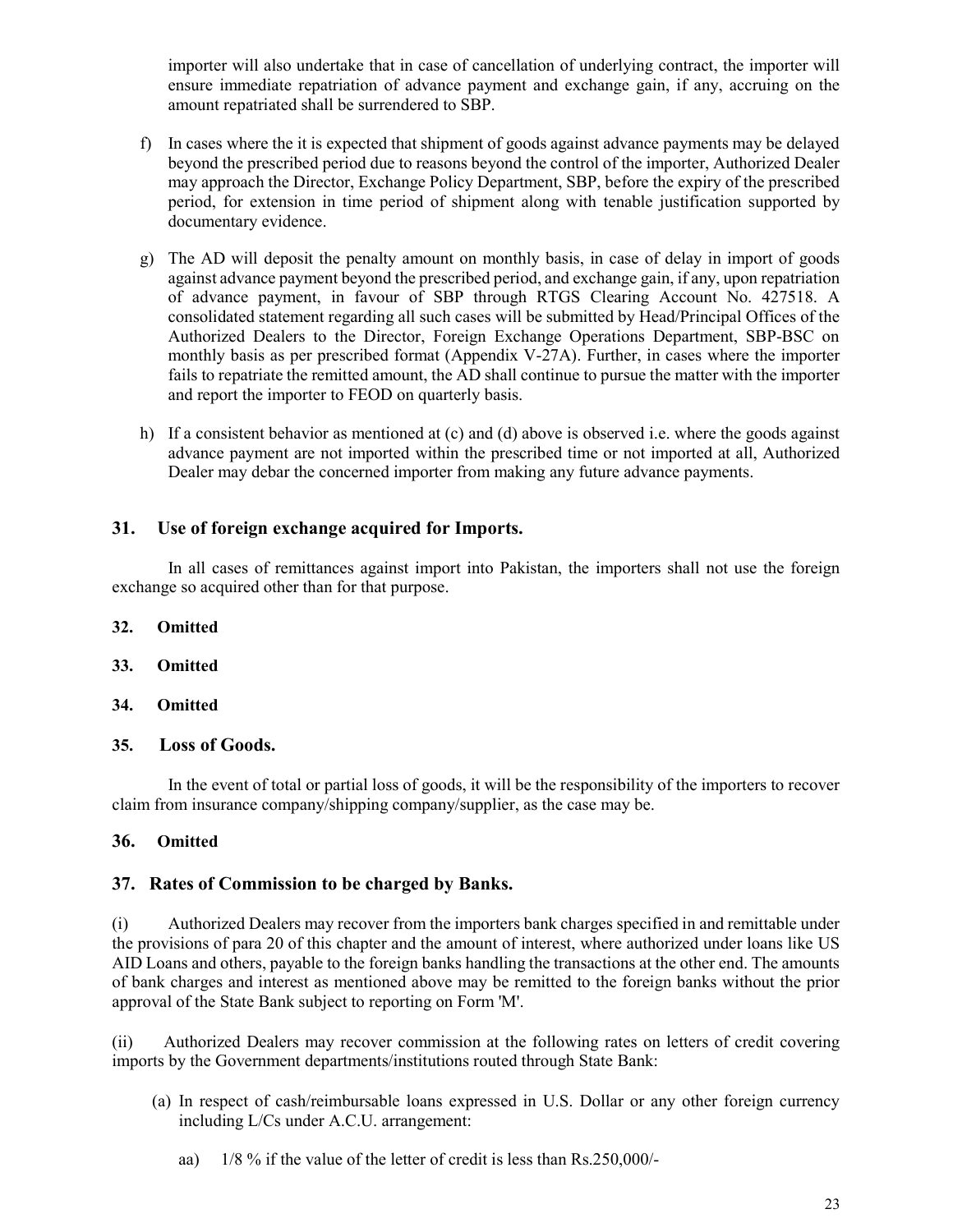- bb) 1/16 % if the value of the letter of credit is Rs 250,000/- or more.
- (b) In respect of non-reimbursable credits: 3/8 % irrespective of the value of the letter of credit.

(iii) The above charges are inclusive of foreign correspondent's charges. However, in addition to the above, Authorized Dealers may recover actual cable/telex charges where L/Cs are desired to be established through cable/telex and confirmation charges of foreign bank if foreign bank's confirmation is also to be added on applicant's request.

## 38. Special Features of various Aid, Loans and Credits.

Import under different types of Foreign loan/aid/credits etc. given by international institutions/ agencies shall be handled as per the underlying agreements/terms and conditions of such loans/aid/credits.

## 38A. Asian Clearing Union (ACU).<sup>1</sup>

(i) Introduction: ACU Clearing Arrangement provides a clearing system through which all eligible payments for current international transactions among the member countries, other than payment relating to travel, are settled through the ACU mechanism. This mechanism allows payment in the Asian Monetary Unit (AMU) or the currency of the participating country in which one party to the transaction resides. However, there is no bar to any letter of credit or contract or invoice being denominated in Non-ACU Currency, provided such letter of credit/ contract invariably contains a clause to the effect that payment shall be made in ACU Currency/AMU. Further, the manner in which the currency of the letter of credit/contract will be converted into the currency of actual payment/AMU should also be specified. Payments for exports to member countries against letters of credit established under loans/credits taken by the importing country from the international financial institutions like World Bank, Asian Development Bank etc., can be realized in convertible currency outside the Clearing Arrangement.

#### (ii) ACU Accounts of Authorized Dealers.

a) Authorized Dealers are allowed to open ACU Dollar and ACU Japanese Yen<sup>2</sup> accounts with their correspondents in the ACU member countries. ACU Euro are also included in the ACU Clearing Arrangement<sup>3</sup>. However, operations in 'ACU Euro' are currently suspended<sup>4</sup>. Accordingly, all eligible transactions in Euro are permitted to be settled outside the ACU mechanism until further notice.

b) ACU Dollar, ACU Yen and ACU Euro would be equivalent in value to one US Dollar, one Japanese Yen and one Euro respectively. Accordingly, transactions under ACU Mechanism may be denominated and settled in ACU Dollars (ACUD), ACU Yen (ACUY) and ACU Euro (ACUE). The transactions in ACUD, ACUY and ACUE would be reported by the banks to SBP and settled by SBP separately. Accordingly, separate accounts will be maintained for the settlement of each ACU currency (ACUD, ACUY and ACUE).

c) Further, with a view to encourage ADs to maintain sufficient balances in their accounts to ensure timely payments, the ADs are hereby permitted to pay / receive interest, at their discretion, on these (ACUD, ACUY & ACUE) accounts as per mutually agreed terms and conditions. The balances of ACUD, ACUY & ACUE accounts together with other FCY / Nostro accounts would however be subject to the overall exposure limits of ADs.

l

<sup>&</sup>lt;sup>1</sup>FE Circular No. 46 dated November 15, 1995.

<sup>2</sup> FE Circular No. 07 dated December 23, 2019

<sup>3</sup> FE Circular No. 11 dated December 19, 2008.

<sup>4</sup> EPD Circular Letter No. 10 dated July 28, 2016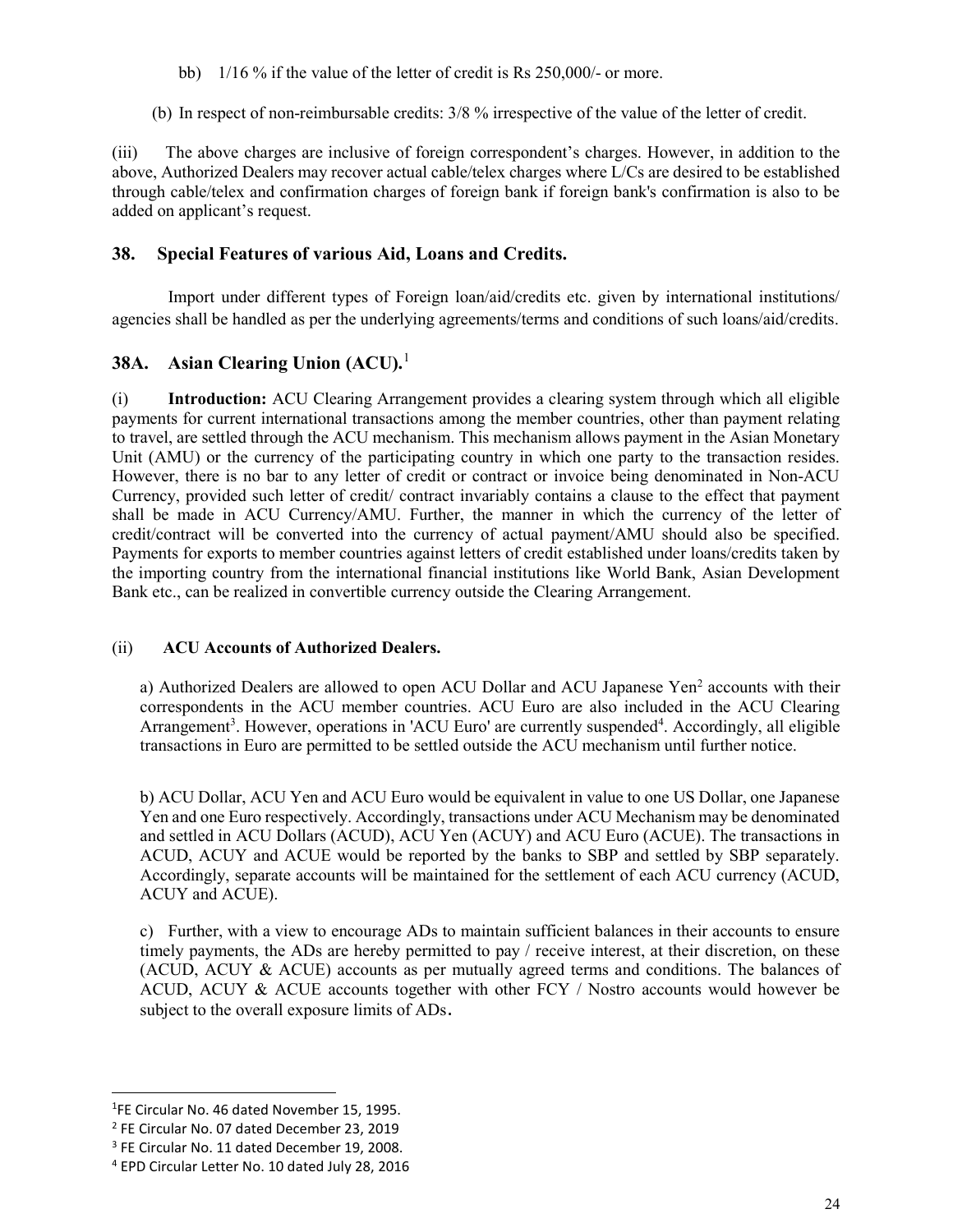d) Authorized Dealers will issue ACU account statements as and when a transaction occurs and on monthly basis.

#### (iii) Procedure for settlement through ACU Mechanism.

- a) The banks of the member countries presently maintain Nostro accounts in the currency of the country where the account is maintained. Under the ACU mechanism these accounts will be maintained in 'ACU Dollar', 'ACU Yen' or 'ACU Euro'.
- b) When an Authorized Dealer needs to fund its ACUD/ACUY/ACUE Nostro account with its correspondent bank in another participating country, it will surrender equivalent amount of US Dollar/Japanese Yen/Euro to State Bank of Pakistan for remittance through ACU mechanism. State Bank of Pakistan will advise the Central Bank in the country concerned to make available the required US Dollar/Japanese Yen/Euro amount to the concerned bank in that country. State Bank of Pakistan will also advise the General Manager – ACU to credit the account of the Central Bank of that country by debit to its (SBP's) account. When an Authorized Dealer desires to repatriate funds from its ACU Dollar/Japanese Yen/Euro account with its correspondent bank in another country (correspondent bank), it will request that bank to effect the remittance through the ACU mechanism. The correspondent bank will surrender the requisite amount of US Dollar /Yen/Euro to its Central Bank for remittance. The Central Bank receiving the amount will advise State Bank of Pakistan to make available the amount in US Dollar/Japanese Yen/Euro to the concerned bank. The concerned Central Bank will also advise the General Manager – ACU to credit State Bank of Pakistan's account by debit to its account. State Bank of Pakistan in turn will provide the US Dollar/Japanese Yen/Euro amount to the bank concerned in Pakistan.

## 39. Foreign Currency Loans and Credits Negotiated by the Government of Pakistan.

Imports under foreign currency loans and credits negotiated by the Government of Pakistan with the international institutions and other agencies will be made as per the underlying agreement for such loans/credits.

## 40. Omitted

## 41. Reimbursable Loans and Credits.

In case of reimbursable loans and credits, imports are financed in the first instance from Pakistan's own foreign exchange resources and reimbursement is obtained from the loan giving agency. In some cases imports are also financed from Pakistan's cash foreign exchange resources pending signing of the relevant loan agreement. As and when the loan agreement is signed, reimbursement is to be sought expeditiously from the relevant Loan/Credit giving agency. The procedures for obtaining reimbursement from the loan giving agencies are worked out on loan to loan basis.

## 42. Deposit of Counter-Part Rupee Funds with the State Bank in respect of Foreign Non-Project Commodity Loans.

The designated Authorized Dealers will observe the following procedure for deposit of counter-part Rupee funds:

(i) Appropriate Rupee amounts in respect of imports under all foreign non-project commodity loans and credits on non-reimbursable basis will be deposited with the regional office/branch of the SBP-Banking Services Corporation within three working days of the receipt of documents by the designated banks in Pakistan or within 10 days from the date of negotiation by the bank abroad, whichever happens to be earlier, at the rate of exchange prevailing on the date of lodgment of documents in cases where no forward exchange is booked. Where forward cover has been booked, the booked rate is applied for the purpose of depositing Rupee funds.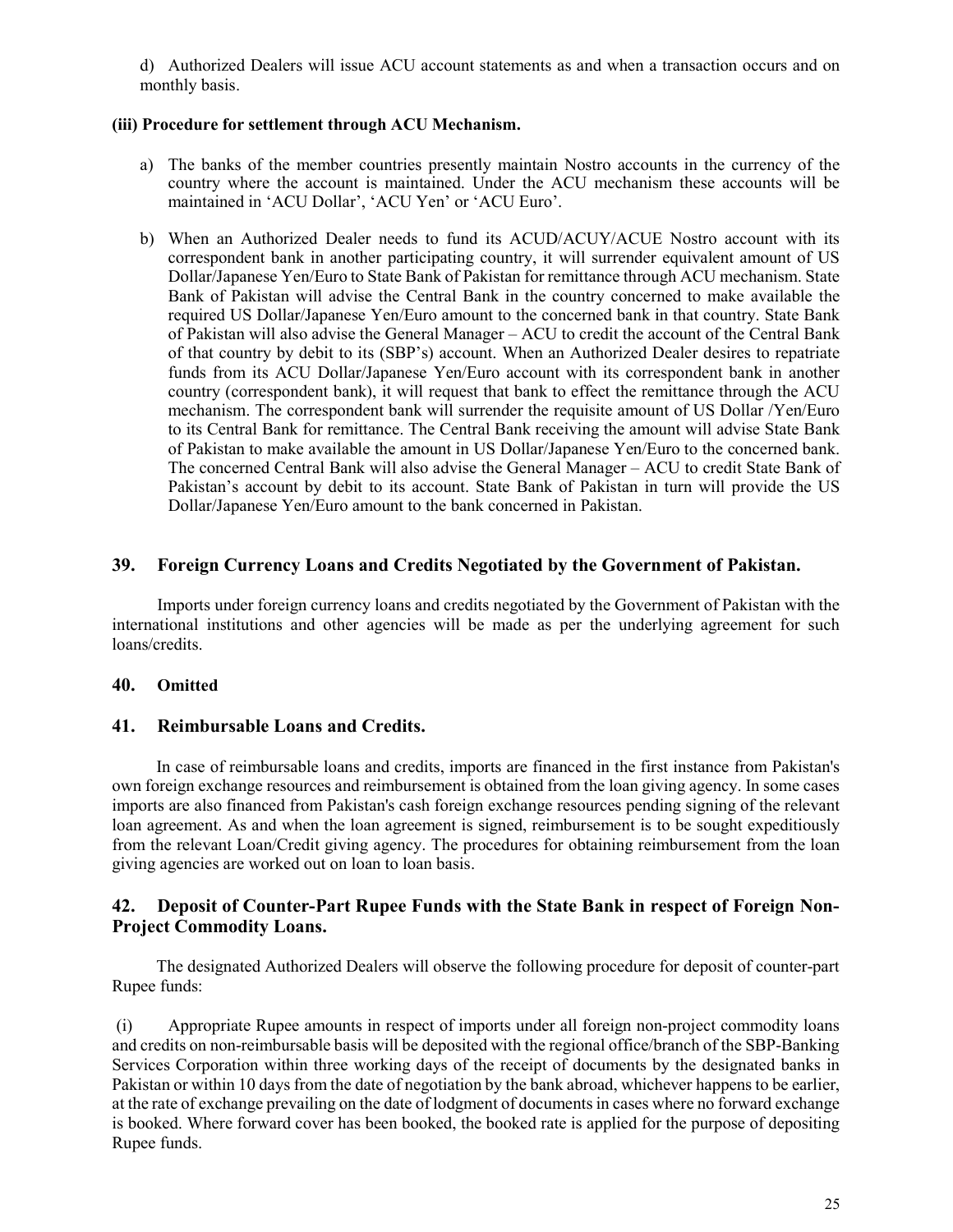(ii) The designated Authorized Dealers will submit, to the concerned area Chief Manager of the SBP-Banking Services Corporation, a statement of Rupee deposits at the time such deposits are made against foreign non-project commodity loans and credits in the prescribed form (Appendix V-33). Copies of these statements will also be sent to various Government agencies.

## 43. Fine on delay in deposit of Counterpart Rupee Funds with the State Bank in respect of Foreign Non-Project Commodity Loans.

In the event of delay in depositing counterpart funds with the SBP-Banking Services Corporation within the prescribed period, the concerned Authorized Dealer will pay to the State Bank fine at the rate of Rs 4 per day per Rs 10,000 or part thereof for the period of delay.

#### 44. Documents received on Collection Basis due to Discrepancy/Documents drawn on usance basis in respect of Foreign Non- Project Commodity Loans.

(i) In cases where the overseas negotiating bank does not make payment to the supplier but sends the documents to the bank in Pakistan on collection basis due to discrepancy in the documents, the Authorized Dealers will deposit counterpart funds with the SBP-Banking Services Corporation on retirement of the documents by the importers concerned. The prescribed period for deposit of counterpart funds will be reckoned as from the date of retirement of bill by the importer. If the funds are held back by the Authorized Dealers beyond the prescribed period, fine would be charged as per paragraph 43 ibid.

(ii) In those cases where the negotiating banks make payment to the suppliers under reserve or guarantee due to minor discrepancies in documents, either the documents should be sent back to the negotiating bank or the counterpart funds deposited with the SBP-Banking Services Corporation within a maximum period of one week from the date of the receipt of the documents. In case, however, the designated bank in Pakistan chooses to retain the documents beyond the prescribed period of one week, a statement of all such cases should be sent to the Director of Accounts, Economic Affairs Division, Government of Pakistan, Islamabad and the concerned Chief Manager of the SBP-Banking Services Corporation showing the particulars of shipping documents and indicating names and addresses of the importers, letters of credit numbers and dates, vessel, commodity and foreign currency amount specifying the detailed reasons for not depositing the amount within the prescribed period of one week. The cases in which deposits are made within a week need not be reported.

(iii) The designated Authorized Dealer is required to deposit counterpart funds with the SBP-Banking Services Corporation within the period specified in paragraph 42 ibid. The letters of credit opened by the Authorized Dealers for imports under Aid/Loans and Credits should not, therefore, provide for documents to be drawn on usance basis. Documents with usance clause if received by an Authorized Dealer will not be accepted by the State Bank as sufficient reason for waiver of fine on account of delayed deposit of counterpart funds.

## 45. Deposit of Funds Received under Reimbursable Loans/Credits.

In case of loans and credits on reimbursable basis, the designated banks are required to deposit funds in the State Bank's Account with the Federal Reserve Bank, New York or with such other banks as may be specified from time to time. The deposits should be made immediately on reimbursement by the foreign loan/credit giving agencies but not later than the date following that on which reimbursement is received. Late deposits will be subject to payment of fine at rates given in paragraph 43 ibid. The Authorized Dealers designated to open letters of credit for imports under loans and credits should, therefore, make necessary arrangements in advance with their correspondents abroad to effect the transfers within the stipulated period. Late receipt or non-receipt of reimbursement advice by the designated banks in Pakistan would not be accepted as sufficient reason for waiver of fine.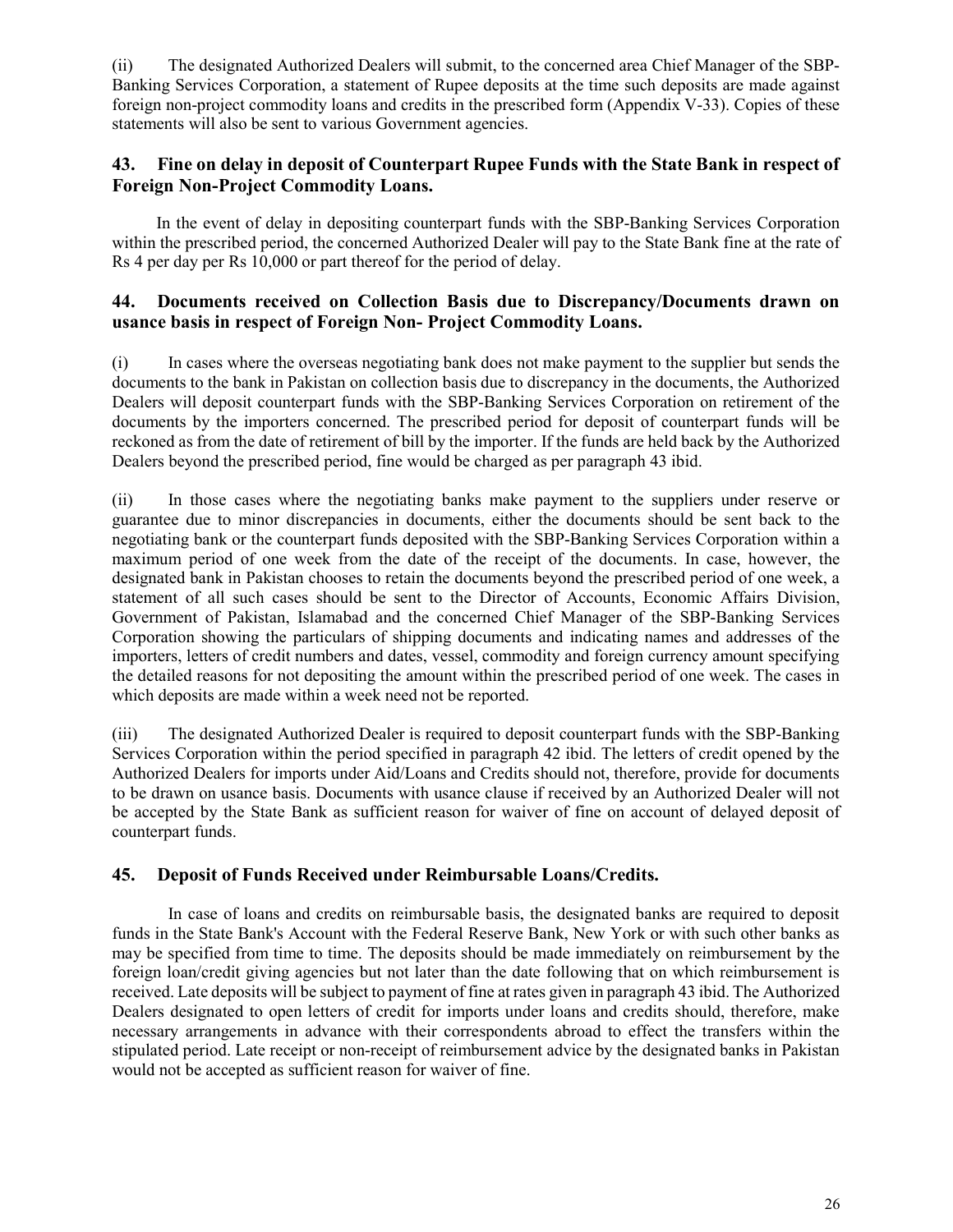# 46. Exchange Facilities for Merchanting Business by Pakistan Intermediaries.

(i) Authorized Dealers may execute three way merchanting transactions on behalf of firms/ companies functioning in Pakistan in respect of all goods and commodities tradable as per Import and Export Policy Orders under following modes:

- a) Back-to-back letters of credit
- b) Documentary collection/ registration of contract
- c) Advance payment

However, in case of documentary collection/registration of contract and advance payment, payment must be received by the local firm before making payment to the ultimate exporter/seller.

(ii) Authorized Dealers are permitted to open letter of credit in favour of third country exporter either against an irrevocable letter of credit or advance remittance in convertible currency received from the ultimate importer in favor of merchants in Pakistan, subject to the following conditions:

- a) The amount of foreign exchange representing the price differential including commission will be converted into Pak rupees at the conclusion of transaction.
- b) No commission or any other claim of whatsoever nature will be allowed to be remitted from Pakistan.
- c) No credit line such as export finance etc. will be available.
- d) Goods will be shipped directly from the country of supply to the country of import.
- e) Authorized Dealers are required to perform Enhanced Due Diligence (EDD)/Know Your Customer (KYC) of the intermediary/ merchant, being their account holders/customers, as per applicable instructions. The Authorized Dealers shall take all possible measures to verify the bona fides of the parties involved in three way merchanting trade and genuineness of the transaction in line with the prescribed Framework for Managing Risks of TBML  $\&$  TF<sup>1</sup>.
- f) No forward cover facility will be available for trade under this arrangement. However, if desired, the intermediary Pakistani trader can open a "Special Foreign Currency Account" with an Authorized Dealer in Pakistan for deposit of the proceeds of the letters of credit/advance remittances received from the third country buyer pending (i) eventual payment to the third country supplier and (ii) conversion into Pakistan rupees of the amount left out after making payment to the third country supplier.

(iii) General permission has been accorded to the Authorized Dealers for opening and maintaining Special Foreign Currency Accounts for merchanting trade which will be subject to the following terms, conditions and the procedure:

- a) The account will be fed exclusively through remittances emanating from the realization of proceeds by the ultimate buyer against supply of third country goods.
- b) The account will be kept outside the scope of Foreign Currency Accounts Scheme as embodied in Chapter 6 of this Manual. Authorized Dealers can hold such foreign currency abroad in addition to the normal balances held abroad.
- c) Interest accruing on the balances held in the account will be converted into and paid in Pak rupees.

-

<sup>&</sup>lt;sup>1</sup> FE Circular No. 04 dated October 14, 2019.